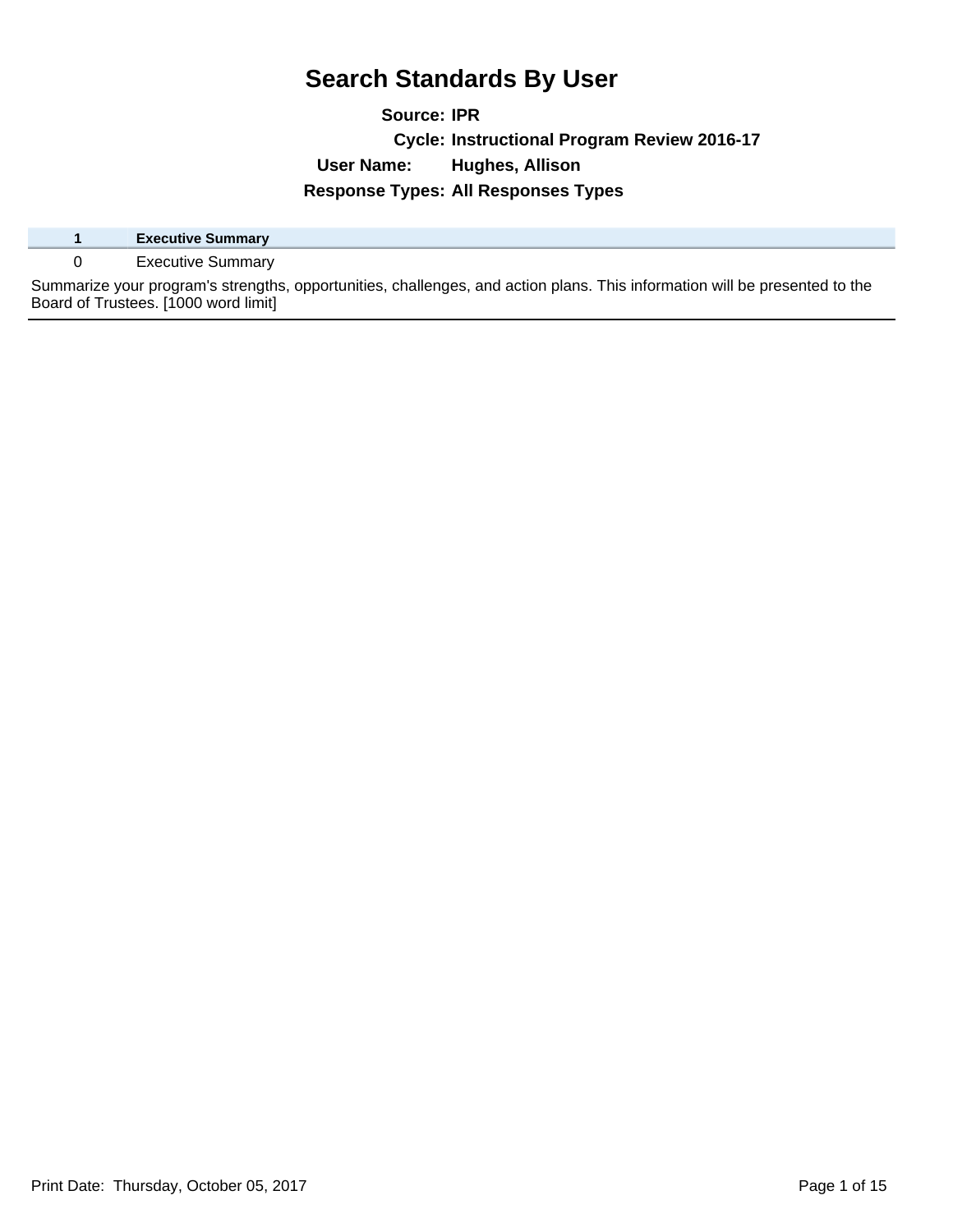**Source: IPR Cycle: Instructional Program Review 2016-17 User Name: Hughes, Allison Response Types: All Responses Types**

#### **Response Detail**

No Response Information to Display

#### **Narrative**

**The primary purpose of the Enhanced Learning and Instruction through Technology Education Program (ELITE) is to improve**  students' learning experience at Cañada College by supporting and training faculty who want innovative support for helping **students learn. The ELITE Program has the opportunity to meet the needs of online, hybrid and face-to-face faculty who have been without a robust and consistent instructional technology support system. At its start, the ELITE Program will house Allison Hughes, Instructional Technologist, Lezlee Ware, Faculty Distance Education Coordinator, and Jessica Kaven, Faculty Assessment Coordinator. By bringing these three positions together, the ELITE Program will create an opportunity for distance education, assessment, and instructional technology to collaborate and coordinate faculty support efforts, resources, and reporting. This collaboration has the potential to streamline faculty support as it relates to various aspects of accreditation,**  which will in turn free up faculty to provide high-quality instruction to Cañada's students.

**Ongoing challenges that the ELITE Program will encounter are a lack of faculty buy-in, no budget for staffing or equipment to expand training, resources, and service offerings, and the need to build this support system from the ground up as the Center for Innovation and Excellence in Teaching and Learning (CIETL) has been defunded since 2015 and the Instructional**  Technologist position has never been filled at Cañada before October 2016. From these challenges, the ELITE Program has the opportunity to create a place on campus that is tailored to meet the needs of Cañada faculty, staff, and students. To increase **buy-in across campus, the ELITE Program has requested the re-opening of CIETL with a faculty reassign time request that was submitted in January 2017 for a .4 FTE CIETL Faculty Coordinator. Many faculty look forward to CIETL¶s return as a hub for colleagues to come together during busy semesters to collaborate with one another in a consistent manner through trainings, workshops, and thematic discussions. A staffing and equipment budget would give the ELITE Program the opportunity to provide faculty with ongoing training needed throughout the academic year. An increase in ELITE staff would result in more training opportunities throughout the semester, as well as, more robust services for faculty, such as, transcribing and captioning services for recordings, accessibility formatting, and student support resources. The ELITE Program also plans to**  replace the STOT I & II Trainings with updated Canvas and Online Teaching trainings, which meet the needs of Cañada faculty **who are new to teaching online and those who have taught online for many years.**

**The following are the ELITE Program¶s action plans:**

**Summer & Fall 2017 100% Canvas Launch Campaign: This campaign will consist of assisting faculty with backing up their WebAccess course content before our Moodle contract ends, getting Summer 2017 faculty ready to teach on Canvas, and training new and existing online, hybrid, and face-to-face faculty on how to make courses student-centered and accessible in Canvas.**

**OEI Rubric Implementation: The OEI Rubric will soon become a District standard and the ELITE Program will begin to introduce the Rubric to faculty in the Spring, Summer, and Fall of 2017. Faculty will be invited to use the rubric to complete selfassessments of their courses and provide feedback on the Rubric and how it will best be utilized in the future. ELITE Program staff will train faculty on the rubric, manage self and peer assessments and track faculty progress in the course evaluation process.**

Distance Education Expansion: The Cañada Administration is looking to expand distance education. The ELITE Program will **outline and move forward with a campaign to make this happen. This will also include getting every course a Canvas course shell where students can access course materials any time and getting faculty who use third-party publisher materials to begin using the District LMS in order to protect student data and streamline course access for students with accessibility at its core. The expansion of DE will also include the enhancement of existing DE courses. ELITE Program staff will create and offer DE trainings for new and returning DE staff, identify departments/programs on campus that could add DE sections and work with the Marketing department to drive up enrollments in DE courses.**

**Canvas-Assessment Integration Pilot: There are features available in Canvas that may make collecting assessment data simpler for faculty. The ELITE Program will pilot these features in the Summer of 2017 and collect faculty feedback on how these tools can be implemented and utilized.**

**Bring TracDat SLO Results Up-to-Date: The ELITE Program has already begun the work of getting assessment data in TracDat up-to-date. This process will continue and move on to include getting the most out of TracDat that we can and improving easeof-use for faculty. The ELITE Program will also offer TracDat trainings for faculty new hires and regular TracDat support in direct relationship to accreditation standards.**

**Assessment Reporting (Accreditation & Program Review): The ELITE Program has begun working with the Dean of Planning, Research and Institutional Effectiveness to create a reporting plan that will keep the college up-to-date with SLO Results in TracDat, Program Review data packets, and Accreditation data packets. This work is ongoing and will need to be kept up-to-date each semester to stay in line with Accreditation standards.**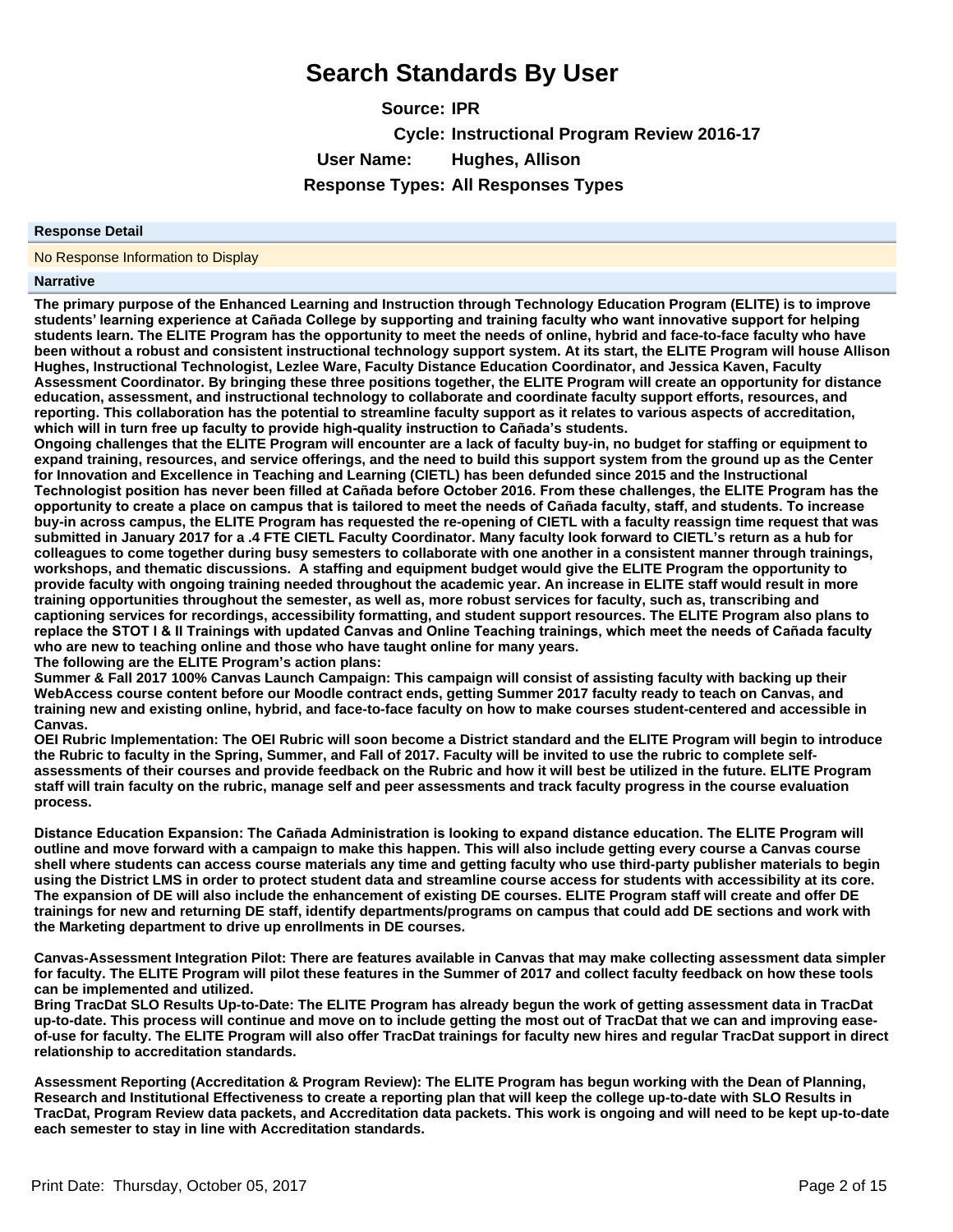**Source: IPR Cycle: Instructional Program Review 2016-17 User Name: Hughes, Allison Response Types: All Responses Types**

| <b>Suggested Follow Ups</b>        |                            |
|------------------------------------|----------------------------|
| <b>Date</b>                        | <b>Suggested Follow Up</b> |
| No Suggested Follow Ups to Display |                            |

| <b>Associated Objectives</b>                                                                 | <b>Planning Unit</b>            |                  |                       |
|----------------------------------------------------------------------------------------------|---------------------------------|------------------|-----------------------|
| Enhance & Expand Distance Education at Cañada                                                | <b>ELITE</b>                    |                  |                       |
| Re-Open CIETL                                                                                | <b>ELITE</b>                    |                  |                       |
| Staff the ELITE Program for Student & Faculty Support                                        | <b>ELITE</b>                    |                  |                       |
| Improve the Quality and Effectiveness of Cañada's SLO Assessment<br>through Faculty Training | <b>ELITE</b>                    |                  |                       |
|                                                                                              |                                 |                  |                       |
| <b>Associated Outcomes</b>                                                                   | <b>Planning Unit</b>            |                  |                       |
| No Associated Outcomes to Display                                                            |                                 |                  |                       |
|                                                                                              |                                 |                  |                       |
| <b>Internet Links</b>                                                                        |                                 |                  |                       |
| Link                                                                                         | <b>URL</b>                      |                  |                       |
| No Internet Links to Display                                                                 |                                 |                  |                       |
|                                                                                              |                                 |                  |                       |
| <b>Documents</b>                                                                             |                                 |                  |                       |
| <b>File Name</b>                                                                             | <b>File Type</b>                | <b>File Size</b> | <b>File Date</b>      |
| IPC Feedback_2017_PDF (ELITE).pdf                                                            | <b>Portable Document Format</b> | 869.484 KB       | 4/14/2017 12:50:17 PM |

| <b>Program Context</b>                                                                                                          |
|---------------------------------------------------------------------------------------------------------------------------------|
| Mission                                                                                                                         |
| Identify how your program aligns with the college's mission by stating which categories of courses you offer: Career Technical, |

Basic Skills, Transfer, and/or Lifelong Learning. If your program has a mission statement, you may include it here.

#### **Response Detail**

No Response Information to Display

#### **Narrative**

**The ELITE Program aligns with the college¶s mission by focusing on supporting faculty so that they can better support the**  education of the diverse Cañada College community. The work the ELITE Program does will directly impact faculty, but will, at **all times, be informed and directed by the needs of our student population. Faculty support will not only center on supporting best practices in teaching, but also on removing barriers to learning that stand between our students and their goals. The ELITE Program will work with faculty across campus and will therefore impact students in all programs, including the areas of Career Technical, Basic Skills, Transfer, and Lifelong Learning.**

ELITE Program Mission: The ELITE Program serves the students, staff and faculty of the Cañada College community by offering **relevant and innovative training and resources that will support the enhancement and expansion of distance education at**  Cañada College. The ELITE Program offers the Cañada College community elite support, so that Cañada students can complete **their educational goals and become productive citizens in our global community.**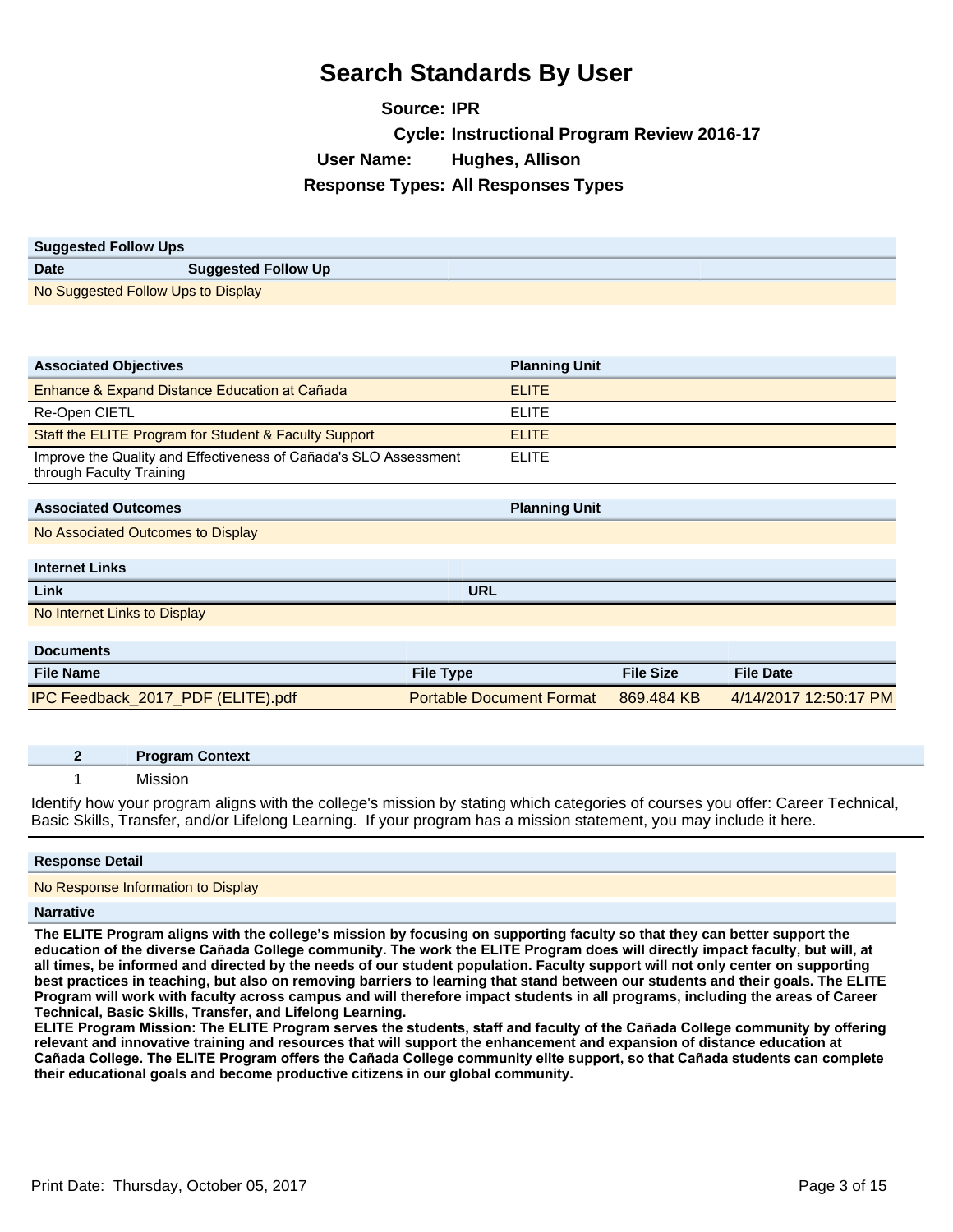**Source: IPR Cycle: Instructional Program Review 2016-17 User Name: Hughes, Allison Response Types: All Responses Types**

| <b>Suggested Follow Ups</b>        |                            |
|------------------------------------|----------------------------|
| <b>Date</b>                        | <b>Suggested Follow Up</b> |
| No Suggested Follow Ups to Display |                            |

| <b>Associated Objectives</b>                                                                 | <b>Planning Unit</b> |                  |                  |
|----------------------------------------------------------------------------------------------|----------------------|------------------|------------------|
| Enhance & Expand Distance Education at Cañada                                                | <b>ELITE</b>         |                  |                  |
| Re-Open CIETL                                                                                | <b>ELITE</b>         |                  |                  |
| Staff the ELITE Program for Student & Faculty Support                                        | <b>ELITE</b>         |                  |                  |
| Improve the Quality and Effectiveness of Cañada's SLO Assessment<br>through Faculty Training | <b>ELITE</b>         |                  |                  |
|                                                                                              |                      |                  |                  |
| <b>Associated Outcomes</b>                                                                   | <b>Planning Unit</b> |                  |                  |
| No Associated Outcomes to Display                                                            |                      |                  |                  |
|                                                                                              |                      |                  |                  |
| <b>Internet Links</b>                                                                        |                      |                  |                  |
| Link                                                                                         | <b>URL</b>           |                  |                  |
| No Internet Links to Display                                                                 |                      |                  |                  |
|                                                                                              |                      |                  |                  |
| <b>Documents</b>                                                                             |                      |                  |                  |
| <b>File Name</b>                                                                             | <b>File Type</b>     | <b>File Size</b> | <b>File Date</b> |
| No Documents to Display                                                                      |                      |                  |                  |

2 Articulation

Are there changes in curriculum or degree requirements at high schools or 4-year institutions that may impact your program? If so, describe the changes and your efforts to accommodate them. If no changes have occurred, please write "no known changes".

| <b>Response Detail</b>             |                                      |  |  |
|------------------------------------|--------------------------------------|--|--|
|                                    | No Response Information to Display   |  |  |
| <b>Narrative</b>                   |                                      |  |  |
|                                    | No known changes and not applicable. |  |  |
| <b>Suggested Follow Ups</b>        |                                      |  |  |
| <b>Date</b>                        | <b>Suggested Follow Up</b>           |  |  |
| No Suggested Follow Ups to Display |                                      |  |  |

| <b>Associated Objectives</b>        | <b>Planning Unit</b> |
|-------------------------------------|----------------------|
| No Associated Objectives to Display |                      |
|                                     |                      |
| <b>Associated Outcomes</b>          | <b>Planning Unit</b> |
| No Associated Outcomes to Display   |                      |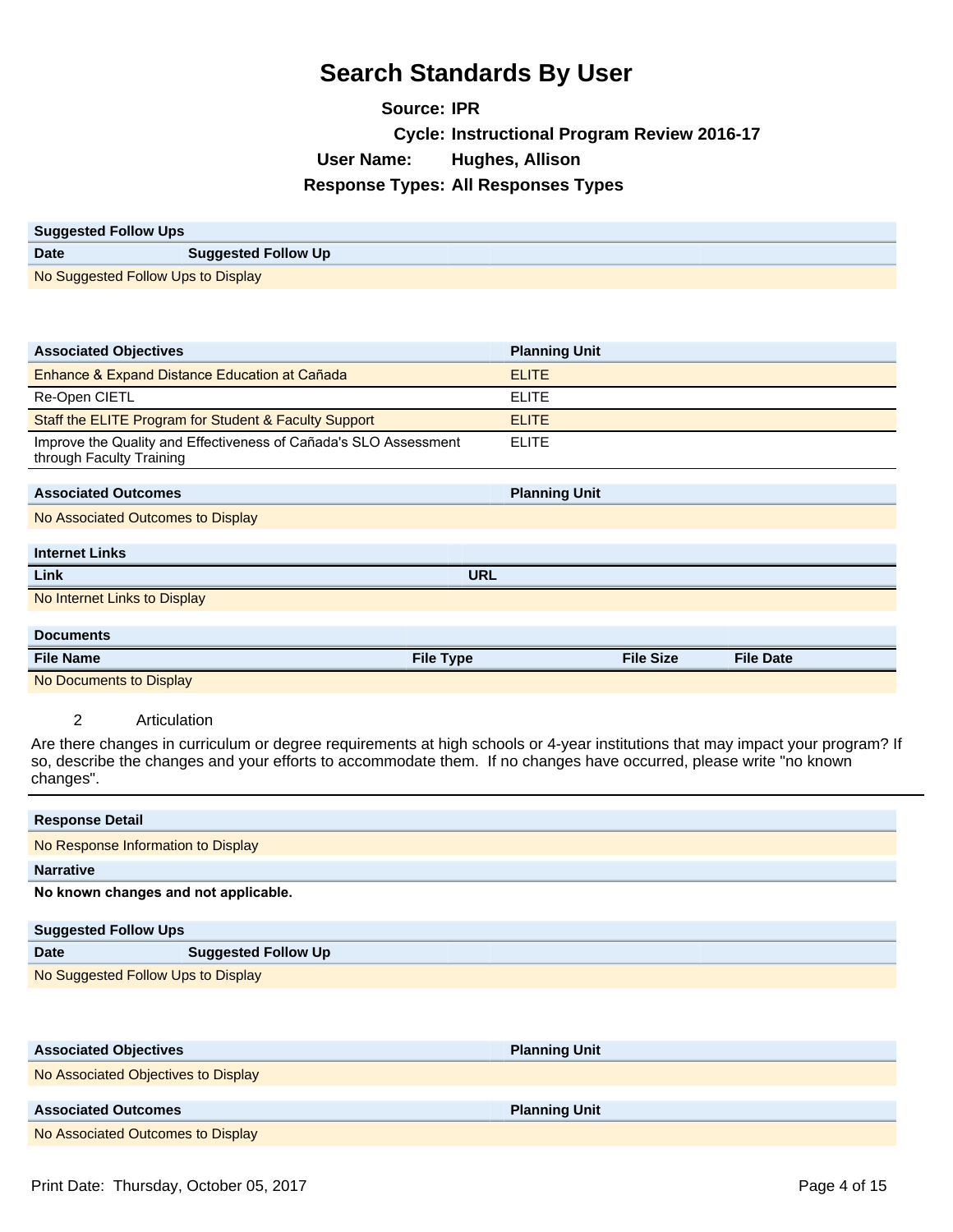**Source: IPR Cycle: Instructional Program Review 2016-17 User Name: Hughes, Allison Response Types: All Responses Types**

| <b>Internet Links</b>        |                  |                  |                  |
|------------------------------|------------------|------------------|------------------|
| Link                         | <b>URL</b>       |                  |                  |
| No Internet Links to Display |                  |                  |                  |
|                              |                  |                  |                  |
| <b>Documents</b>             |                  |                  |                  |
| <b>File Name</b>             | <b>File Type</b> | <b>File Size</b> | <b>File Date</b> |
| No Documents to Display      |                  |                  |                  |

3 Community and Labor Needs

Are there changes in community needs, employment needs, technology, licensing, or accreditation that may affect your program?. If so, describe these changes and your efforts to accommodate them. If no changes have occurred, please write "no known changes". CTE programs: identify the dates of your most recent advisory group meeting and describe your advisory group?s recommendations for your program.

| <b>Response Detail</b>                    |                                      |  |  |
|-------------------------------------------|--------------------------------------|--|--|
|                                           | No Response Information to Display   |  |  |
| <b>Narrative</b>                          |                                      |  |  |
|                                           | No known changes and not applicable. |  |  |
| <b>Suggested Follow Ups</b>               |                                      |  |  |
| <b>Date</b><br><b>Suggested Follow Up</b> |                                      |  |  |
|                                           | No Suggested Follow Ups to Display   |  |  |

| <b>Associated Objectives</b>                          | <b>Planning Unit</b> |                  |                  |
|-------------------------------------------------------|----------------------|------------------|------------------|
| Enhance & Expand Distance Education at Cañada         | <b>ELITE</b>         |                  |                  |
| Staff the ELITE Program for Student & Faculty Support | <b>ELITE</b>         |                  |                  |
| <b>Associated Outcomes</b>                            | <b>Planning Unit</b> |                  |                  |
| No Associated Outcomes to Display                     |                      |                  |                  |
| <b>Internet Links</b>                                 |                      |                  |                  |
| Link                                                  | <b>URL</b>           |                  |                  |
| No Internet Links to Display                          |                      |                  |                  |
| <b>Documents</b>                                      |                      |                  |                  |
| <b>File Name</b>                                      | <b>File Type</b>     | <b>File Size</b> | <b>File Date</b> |
| No Documents to Display                               |                      |                  |                  |

| <b>Looking Back</b> |
|---------------------|
|---------------------|

#### 4 Curricular Changes

List any significant changes that have occurred over the prior two years in your program's curricular offerings, scheduling, or mode of delivery. Explain the rationale for these changes.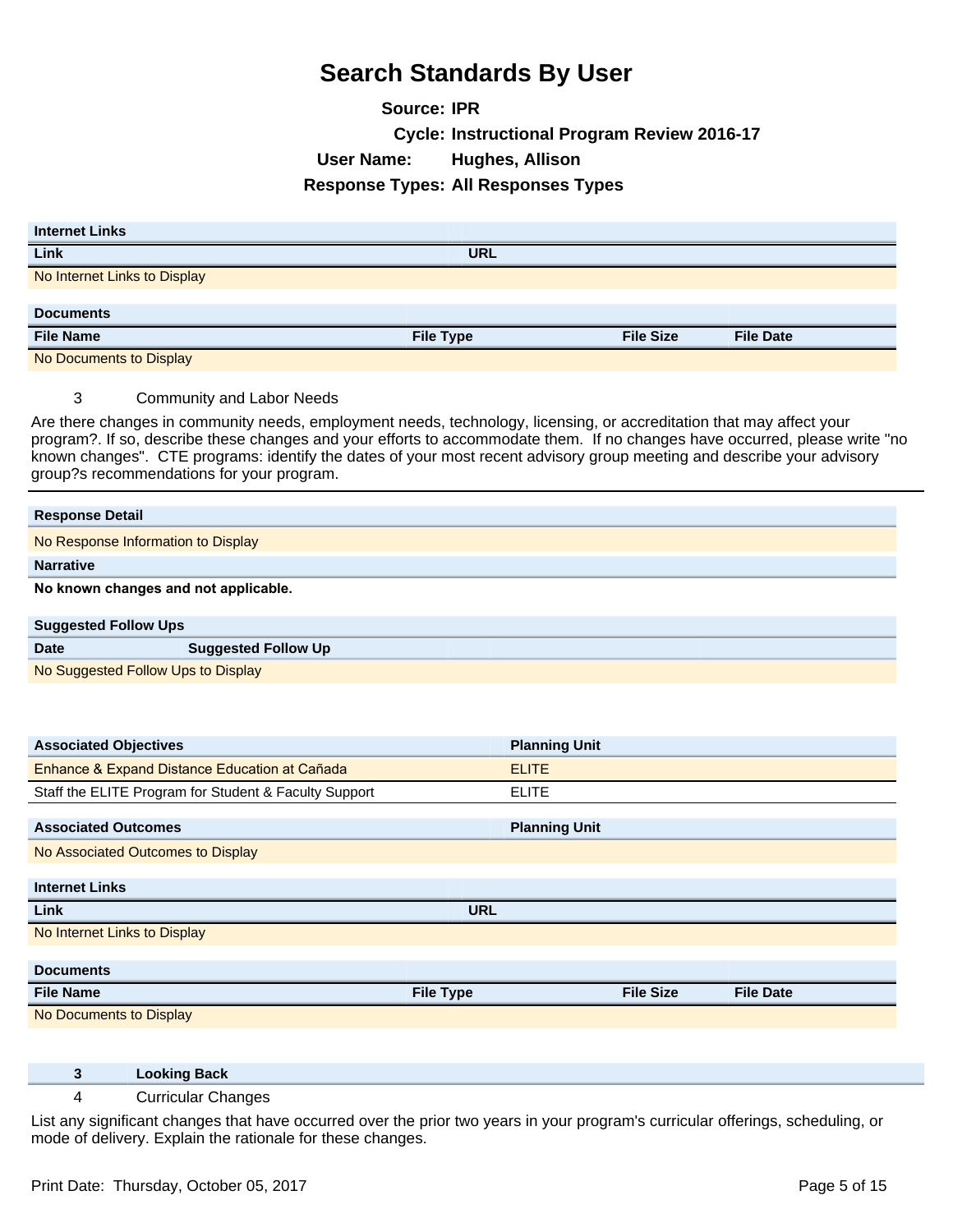**Source: IPR Cycle: Instructional Program Review 2016-17 User Name: Hughes, Allison Response Types: All Responses Types**

| <b>Response Detail</b>                                                                    |                      |                  |                  |
|-------------------------------------------------------------------------------------------|----------------------|------------------|------------------|
| No Response Information to Display                                                        |                      |                  |                  |
| <b>Narrative</b>                                                                          |                      |                  |                  |
| N/A                                                                                       |                      |                  |                  |
|                                                                                           |                      |                  |                  |
| <b>Suggested Follow Ups</b>                                                               |                      |                  |                  |
| <b>Suggested Follow Up</b><br><b>Date</b>                                                 |                      |                  |                  |
| No Suggested Follow Ups to Display                                                        |                      |                  |                  |
|                                                                                           |                      |                  |                  |
|                                                                                           |                      |                  |                  |
| <b>Associated Objectives</b>                                                              | <b>Planning Unit</b> |                  |                  |
| No Associated Objectives to Display                                                       |                      |                  |                  |
| <b>Associated Outcomes</b>                                                                |                      |                  |                  |
|                                                                                           | <b>Planning Unit</b> |                  |                  |
| No Associated Outcomes to Display                                                         |                      |                  |                  |
| <b>Internet Links</b>                                                                     |                      |                  |                  |
| Link                                                                                      | <b>URL</b>           |                  |                  |
| No Internet Links to Display                                                              |                      |                  |                  |
| <b>Documents</b>                                                                          |                      |                  |                  |
|                                                                                           |                      |                  |                  |
|                                                                                           |                      |                  |                  |
| <b>File Name</b>                                                                          | <b>File Type</b>     | <b>File Size</b> | <b>File Date</b> |
| No Documents to Display                                                                   |                      |                  |                  |
| 5.A.<br>Progress Report - IPC Feedback                                                    |                      |                  |                  |
| Provide your responses to all recommendations received in your last program review cycle. |                      |                  |                  |
|                                                                                           |                      |                  |                  |
| <b>Response Detail</b>                                                                    |                      |                  |                  |
| No Response Information to Display                                                        |                      |                  |                  |
| <b>Narrative</b>                                                                          |                      |                  |                  |
| N/A                                                                                       |                      |                  |                  |
|                                                                                           |                      |                  |                  |
| <b>Suggested Follow Ups</b><br><b>Date</b>                                                |                      |                  |                  |
| <b>Suggested Follow Up</b><br>No Suggested Follow Ups to Display                          |                      |                  |                  |
|                                                                                           |                      |                  |                  |
|                                                                                           |                      |                  |                  |
|                                                                                           |                      |                  |                  |
| <b>Associated Objectives</b>                                                              | <b>Planning Unit</b> |                  |                  |
| No Associated Objectives to Display                                                       |                      |                  |                  |
| <b>Associated Outcomes</b><br>No Associated Outcomes to Display                           | <b>Planning Unit</b> |                  |                  |

Print Date: Thursday, October 05, 2017 and the contract of the contract of the Page 6 of 15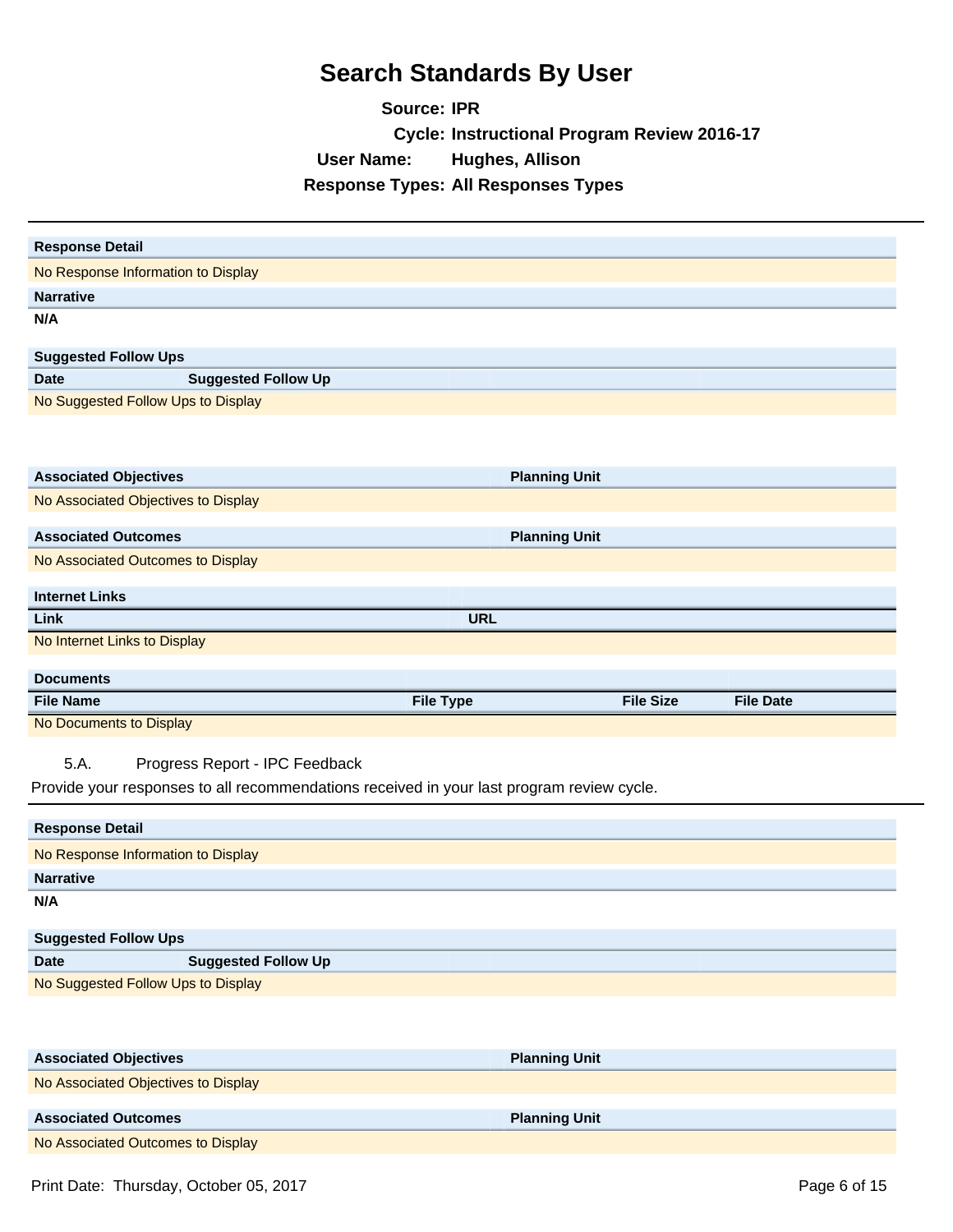**Source: IPR Cycle: Instructional Program Review 2016-17 User Name: Hughes, Allison Response Types: All Responses Types**

| <b>Internet Links</b>                                                                                                 |                      |                  |                  |
|-----------------------------------------------------------------------------------------------------------------------|----------------------|------------------|------------------|
| Link                                                                                                                  | <b>URL</b>           |                  |                  |
| No Internet Links to Display                                                                                          |                      |                  |                  |
| <b>Documents</b>                                                                                                      |                      |                  |                  |
| <b>File Name</b>                                                                                                      | <b>File Type</b>     | <b>File Size</b> | <b>File Date</b> |
|                                                                                                                       |                      |                  |                  |
| No Documents to Display                                                                                               |                      |                  |                  |
| 5.B.<br>Progress Report - Prior Action Plans                                                                          |                      |                  |                  |
| Provide a summary of the progress you have made on the strategic action plans identified in your last program review. |                      |                  |                  |
|                                                                                                                       |                      |                  |                  |
| <b>Response Detail</b>                                                                                                |                      |                  |                  |
| No Response Information to Display                                                                                    |                      |                  |                  |
| <b>Narrative</b>                                                                                                      |                      |                  |                  |
| N/A                                                                                                                   |                      |                  |                  |
|                                                                                                                       |                      |                  |                  |
| <b>Suggested Follow Ups</b>                                                                                           |                      |                  |                  |
| <b>Suggested Follow Up</b><br><b>Date</b>                                                                             |                      |                  |                  |
| No Suggested Follow Ups to Display                                                                                    |                      |                  |                  |
|                                                                                                                       |                      |                  |                  |
|                                                                                                                       |                      |                  |                  |
| <b>Associated Objectives</b>                                                                                          | <b>Planning Unit</b> |                  |                  |
| No Associated Objectives to Display                                                                                   |                      |                  |                  |
|                                                                                                                       |                      |                  |                  |
| <b>Associated Outcomes</b>                                                                                            | <b>Planning Unit</b> |                  |                  |
| No Associated Outcomes to Display                                                                                     |                      |                  |                  |
| <b>Internet Links</b>                                                                                                 |                      |                  |                  |
| Link                                                                                                                  | <b>URL</b>           |                  |                  |
| No Internet Links to Display                                                                                          |                      |                  |                  |
|                                                                                                                       |                      |                  |                  |
| <b>Documents</b>                                                                                                      |                      |                  |                  |
| <b>File Name</b>                                                                                                      | <b>File Type</b>     | <b>File Size</b> | <b>File Date</b> |
| No Documents to Display                                                                                               |                      |                  |                  |
|                                                                                                                       |                      |                  |                  |

6.A. Impact of Resource Allocations

Describe the impact to-date that new resources (equipment, facilities, research) requested in prior years' program reviews have had on your program. If measurable impacts on student success have been observed, be sure to describe these and include any documentation/evidence. If no resources have been recently requested, please write ?not applicable?.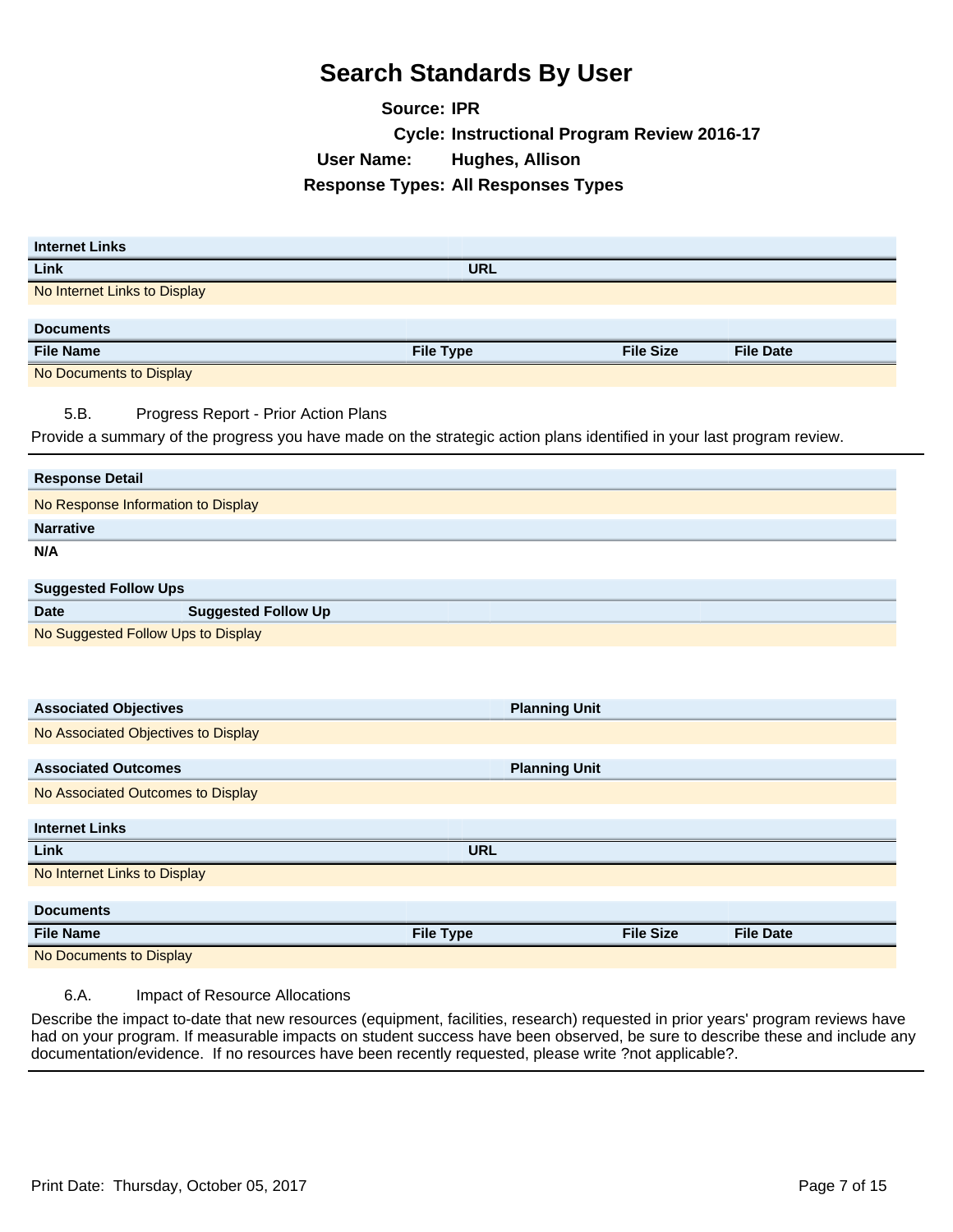**Source: IPR Cycle: Instructional Program Review 2016-17 User Name: Hughes, Allison Response Types: All Responses Types**

| <b>Response Detail</b>                                                                                                    |                      |                  |                  |
|---------------------------------------------------------------------------------------------------------------------------|----------------------|------------------|------------------|
| No Response Information to Display                                                                                        |                      |                  |                  |
| <b>Narrative</b>                                                                                                          |                      |                  |                  |
| N/A                                                                                                                       |                      |                  |                  |
|                                                                                                                           |                      |                  |                  |
| <b>Suggested Follow Ups</b>                                                                                               |                      |                  |                  |
| <b>Date</b><br><b>Suggested Follow Up</b>                                                                                 |                      |                  |                  |
| No Suggested Follow Ups to Display                                                                                        |                      |                  |                  |
|                                                                                                                           |                      |                  |                  |
|                                                                                                                           |                      |                  |                  |
| <b>Associated Objectives</b>                                                                                              | <b>Planning Unit</b> |                  |                  |
| No Associated Objectives to Display                                                                                       |                      |                  |                  |
| <b>Associated Outcomes</b>                                                                                                | <b>Planning Unit</b> |                  |                  |
| No Associated Outcomes to Display                                                                                         |                      |                  |                  |
|                                                                                                                           |                      |                  |                  |
| <b>Internet Links</b>                                                                                                     |                      |                  |                  |
| Link                                                                                                                      | <b>URL</b>           |                  |                  |
| No Internet Links to Display                                                                                              |                      |                  |                  |
| <b>Documents</b>                                                                                                          |                      |                  |                  |
| <b>File Name</b>                                                                                                          | <b>File Type</b>     | <b>File Size</b> | <b>File Date</b> |
| No Documents to Display                                                                                                   |                      |                  |                  |
|                                                                                                                           |                      |                  |                  |
| 6.B.<br>Impact of Staffing Changes                                                                                        |                      |                  |                  |
| Describe the impact on your program of any changes in staffing levels (for example, the addition, loss or reassignment of |                      |                  |                  |
| faculty/staff). If no changes have occurred, please write "not applicable".                                               |                      |                  |                  |
| <b>Response Detail</b>                                                                                                    |                      |                  |                  |
| No Response Information to Display                                                                                        |                      |                  |                  |
| <b>Narrative</b>                                                                                                          |                      |                  |                  |
| N/A                                                                                                                       |                      |                  |                  |
|                                                                                                                           |                      |                  |                  |
| <b>Suggested Follow Ups</b>                                                                                               |                      |                  |                  |
| <b>Suggested Follow Up</b><br><b>Date</b><br>No Suggested Follow Ups to Display                                           |                      |                  |                  |
|                                                                                                                           |                      |                  |                  |
|                                                                                                                           |                      |                  |                  |
|                                                                                                                           |                      |                  |                  |
| <b>Associated Objectives</b>                                                                                              |                      |                  |                  |
|                                                                                                                           | <b>Planning Unit</b> |                  |                  |
| No Associated Objectives to Display                                                                                       |                      |                  |                  |
| <b>Associated Outcomes</b>                                                                                                | <b>Planning Unit</b> |                  |                  |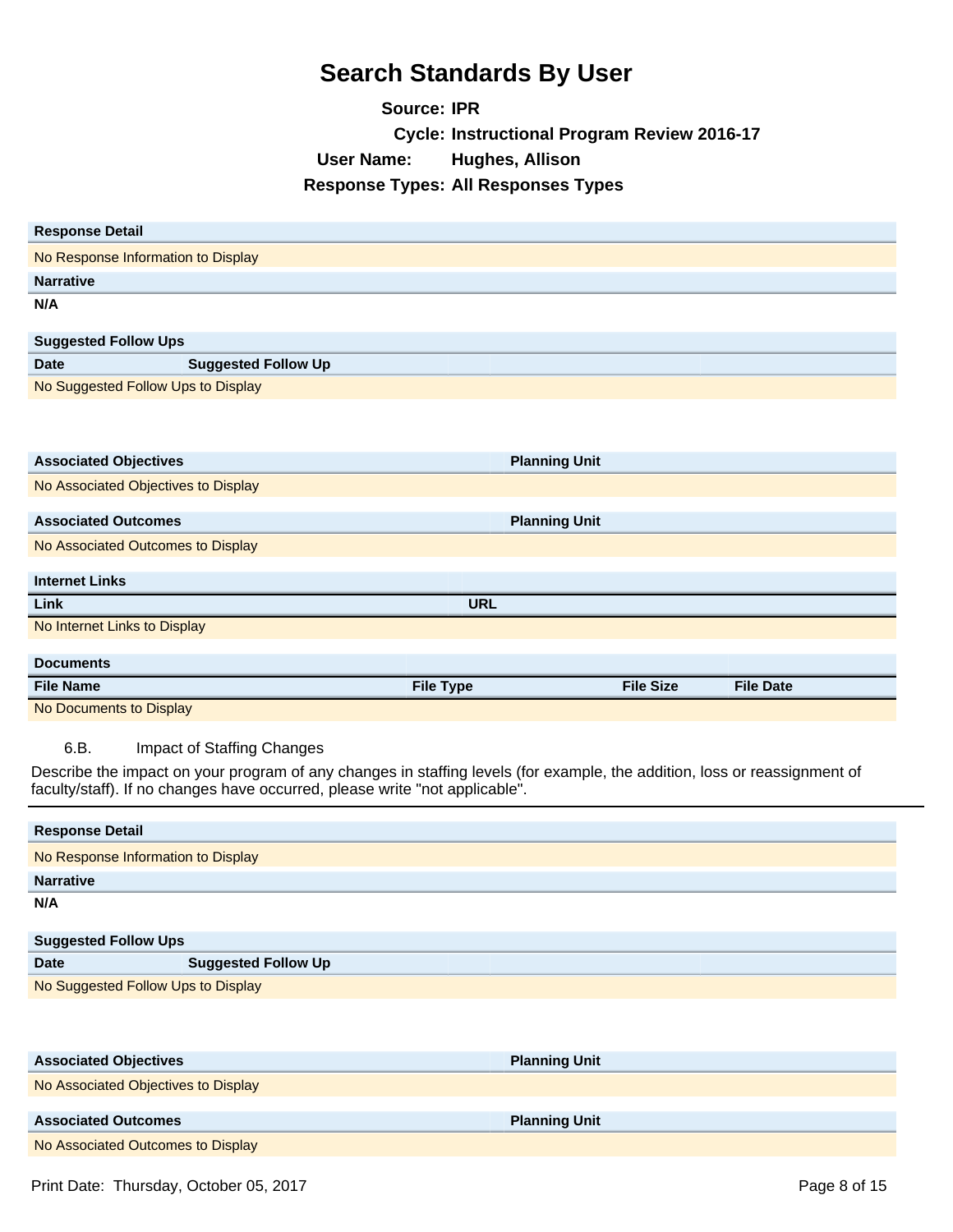**Source: IPR Cycle: Instructional Program Review 2016-17 User Name: Hughes, Allison Response Types: All Responses Types**

| <b>Internet Links</b>        |                  |                  |                  |
|------------------------------|------------------|------------------|------------------|
| Link                         | <b>URL</b>       |                  |                  |
| No Internet Links to Display |                  |                  |                  |
|                              |                  |                  |                  |
| <b>Documents</b>             |                  |                  |                  |
| <b>File Name</b>             | <b>File Type</b> | <b>File Size</b> | <b>File Date</b> |
| No Documents to Display      |                  |                  |                  |

**4 Current State of the Program**

7 Enrollment Trends

Use the Productivity data packet to examine your enrollments (headcount, FTES, Load) and pattern of course offerings (Productivity by Courses by Semester). How have your enrollments changed? What changes could be implemented, including changes to course scheduling (times/days/duration/delivery mode/number of sections), marketing, and articulation of pathways that might improve these trends? NOTE: If other sources of data are used, please upload these documents or provide URLs.

| <b>Response Detail</b>             |                            |
|------------------------------------|----------------------------|
| No Response Information to Display |                            |
| <b>Narrative</b>                   |                            |
| N/A                                |                            |
|                                    |                            |
| <b>Suggested Follow Ups</b>        |                            |
| Dota                               | <b>Cunnocted Follow Up</b> |

| Suggested Follow Ups               |                            |
|------------------------------------|----------------------------|
| <b>Date</b>                        | <b>Suggested Follow Up</b> |
| No Suggested Follow Ups to Display |                            |

| <b>Associated Objectives</b>        | <b>Planning Unit</b> |                  |                  |
|-------------------------------------|----------------------|------------------|------------------|
| No Associated Objectives to Display |                      |                  |                  |
|                                     |                      |                  |                  |
| <b>Associated Outcomes</b>          | <b>Planning Unit</b> |                  |                  |
| No Associated Outcomes to Display   |                      |                  |                  |
|                                     |                      |                  |                  |
| <b>Internet Links</b>               |                      |                  |                  |
| Link                                | <b>URL</b>           |                  |                  |
| No Internet Links to Display        |                      |                  |                  |
|                                     |                      |                  |                  |
| <b>Documents</b>                    |                      |                  |                  |
| <b>File Name</b>                    | <b>File Type</b>     | <b>File Size</b> | <b>File Date</b> |
| No Documents to Display             |                      |                  |                  |
|                                     |                      |                  |                  |

8-A. Access & Completion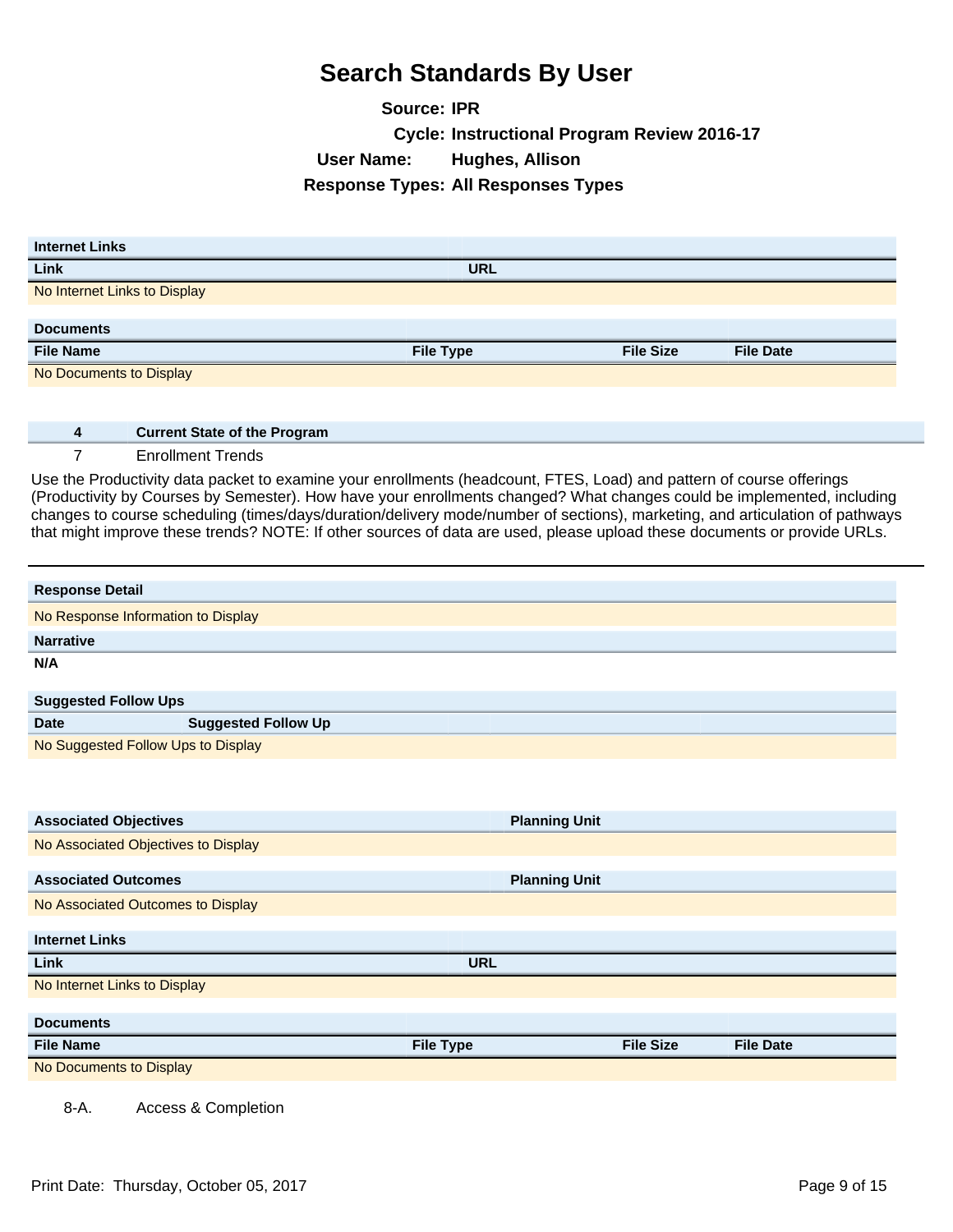**Source: IPR Cycle: Instructional Program Review 2016-17 User Name: Hughes, Allison Response Types: All Responses Types**

One of the goals of the College's Student Equity plan is to close the performance gaps for disproportionately impacted students. The Equity Supplement data packet indicates which groups are experiencing disproportionate impact in your program. Which gaps are most important for improving outcomes in your program? How can the college help you address these gaps? What changes could be made?

#### **Response Detail**

No Response Information to Display

#### **Narrative**

**The ELITE Program will operate under the most up-to-date accessibility and ease-of-access standards, in order to provide faculty in all disciplines opportunities to close equity gaps in their courses and their programs.**

**Our main focus will be closing the equity gap in student support services between face-to-face courses and online courses. Online students do not have access to the same student support services as face-to-face students do, such as tutoring, counseling and proctoring. The Online Education Initiative is funding resources to meet these needs at discounted rates, so the**  college has the opportunity to close these equity gaps by funding these resources for Cañada College in the Summer or Fall of **2017. Closing this equity gap will also bring us closer to achieving the goal of enhancing and expanding distance education at**  Cañada College. And ELITE will be an integral part to meeting and exceeding this goal.

## **Suggested Follow Ups**

| <b>Date</b>                        | <b>Suggested Follow Up</b> |
|------------------------------------|----------------------------|
| No Suggested Follow Ups to Display |                            |

| <b>Associated Objectives</b>                          |                  | <b>Planning Unit</b> |                  |                  |
|-------------------------------------------------------|------------------|----------------------|------------------|------------------|
| Enhance & Expand Distance Education at Cañada         |                  | <b>ELITE</b>         |                  |                  |
| Re-Open CIETL                                         |                  | <b>ELITE</b>         |                  |                  |
| Staff the ELITE Program for Student & Faculty Support |                  | <b>ELITE</b>         |                  |                  |
| <b>Associated Outcomes</b>                            |                  | <b>Planning Unit</b> |                  |                  |
| No Associated Outcomes to Display                     |                  |                      |                  |                  |
| <b>Internet Links</b>                                 |                  |                      |                  |                  |
| Link                                                  | <b>URL</b>       |                      |                  |                  |
| No Internet Links to Display                          |                  |                      |                  |                  |
|                                                       |                  |                      |                  |                  |
| <b>Documents</b>                                      |                  |                      |                  |                  |
| <b>File Name</b>                                      | <b>File Type</b> |                      | <b>File Size</b> | <b>File Date</b> |
| No Documents to Display                               |                  |                      |                  |                  |

#### 8-B. Completion - Success Online

The college has a goal of improving success in online courses. Examine the "Course Success and Retention by DE vs Non DE" data table in the "Effectiveness: Success and Retention" data packet. What significant gaps do you see in success between online/hybrid and non-online courses? What changes could be made to reduce these gaps? If your program does not offer online/hybrid courses, please write "not applicable".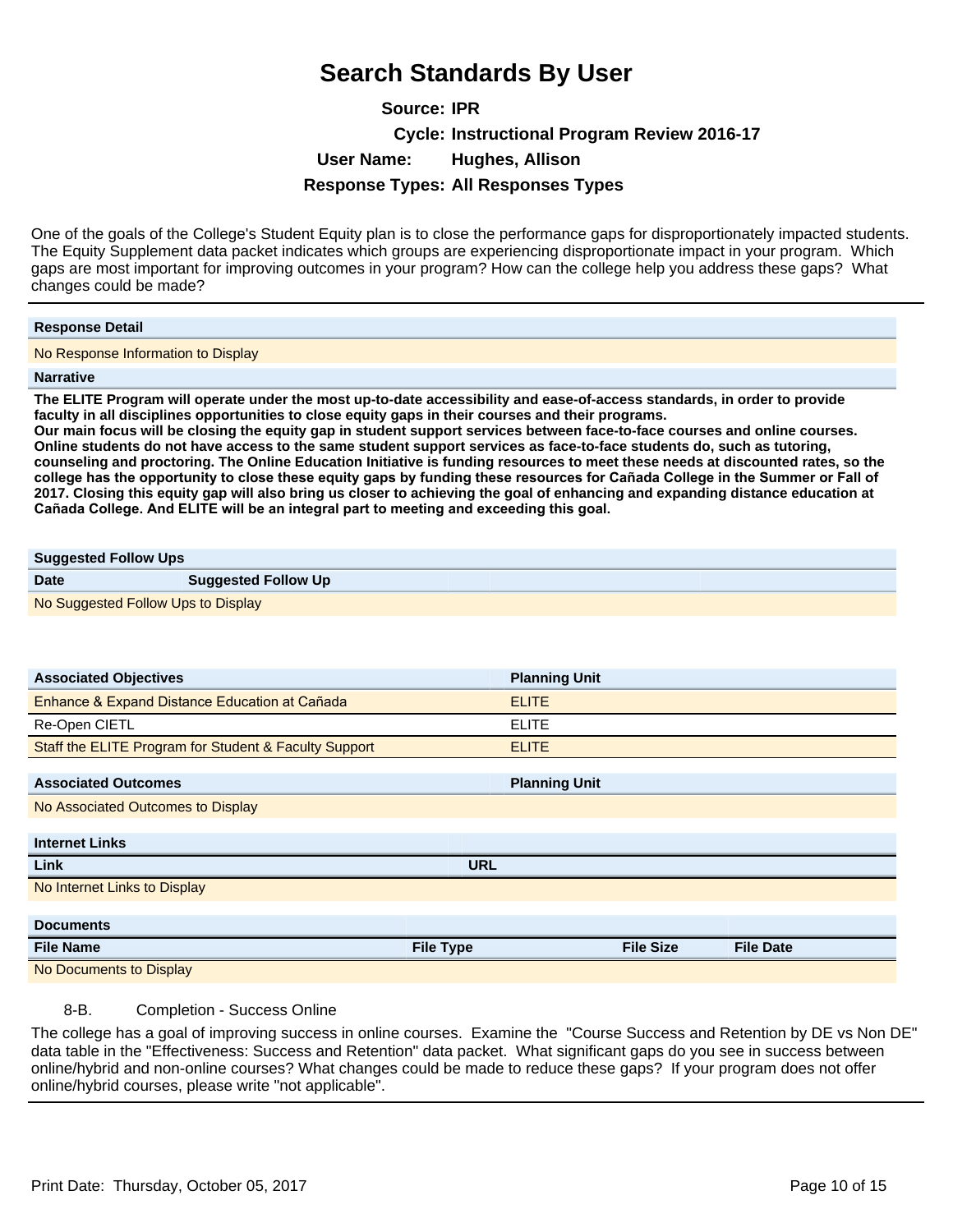**Source: IPR Cycle: Instructional Program Review 2016-17 User Name: Hughes, Allison Response Types: All Responses Types**

#### **Response Detail**

No Response Information to Display

#### **Narrative**

**The ELITE Program will serve as a tool for departments and programs to reach the goal of improving success in online courses. Faculty and administrators who have courses or programs that need to increase online or hybrid course completion will be able to get the support, training, and resources that they need to reach this goal, in the ELITE Program. One main catalyst for this support system will be the return of the Center for Innovation and Excellence in Teaching and Learning (CIETL). The ELITE Program will operate CIETL with faculty coordination in order to create campus-wide culture of evidence-informed, innovative professional development in teaching and learning focused on student success.**

| <b>Suggested Follow Ups</b>        |                            |
|------------------------------------|----------------------------|
| <b>Date</b>                        | <b>Suggested Follow Up</b> |
| No Suggested Follow Ups to Display |                            |

| <b>Associated Objectives</b>                                                                 | <b>Planning Unit</b> |                  |                  |
|----------------------------------------------------------------------------------------------|----------------------|------------------|------------------|
| Enhance & Expand Distance Education at Cañada                                                | <b>ELITE</b>         |                  |                  |
| Re-Open CIETL                                                                                | <b>ELITE</b>         |                  |                  |
| Staff the ELITE Program for Student & Faculty Support                                        | <b>ELITE</b>         |                  |                  |
| Improve the Quality and Effectiveness of Cañada's SLO Assessment<br>through Faculty Training | <b>ELITE</b>         |                  |                  |
| <b>Associated Outcomes</b>                                                                   | <b>Planning Unit</b> |                  |                  |
| No Associated Outcomes to Display                                                            |                      |                  |                  |
|                                                                                              |                      |                  |                  |
| <b>Internet Links</b>                                                                        |                      |                  |                  |
| Link                                                                                         | <b>URL</b>           |                  |                  |
| No Internet Links to Display                                                                 |                      |                  |                  |
|                                                                                              |                      |                  |                  |
| <b>Documents</b>                                                                             |                      |                  |                  |
| <b>File Name</b>                                                                             | <b>File Type</b>     | <b>File Size</b> | <b>File Date</b> |
| No Documents to Display                                                                      |                      |                  |                  |
|                                                                                              |                      |                  |                  |

9.A. SLO Assessment - Compliance

Are all course SLOs being systematically assessed at least once every 4 years? Describe the coordination of SLO assessment across sections and over time.

| <b>Response Detail</b>             |
|------------------------------------|
| No Response Information to Display |
| <b>Narrative</b>                   |
|                                    |

**Course-level SLO data is not applicable.**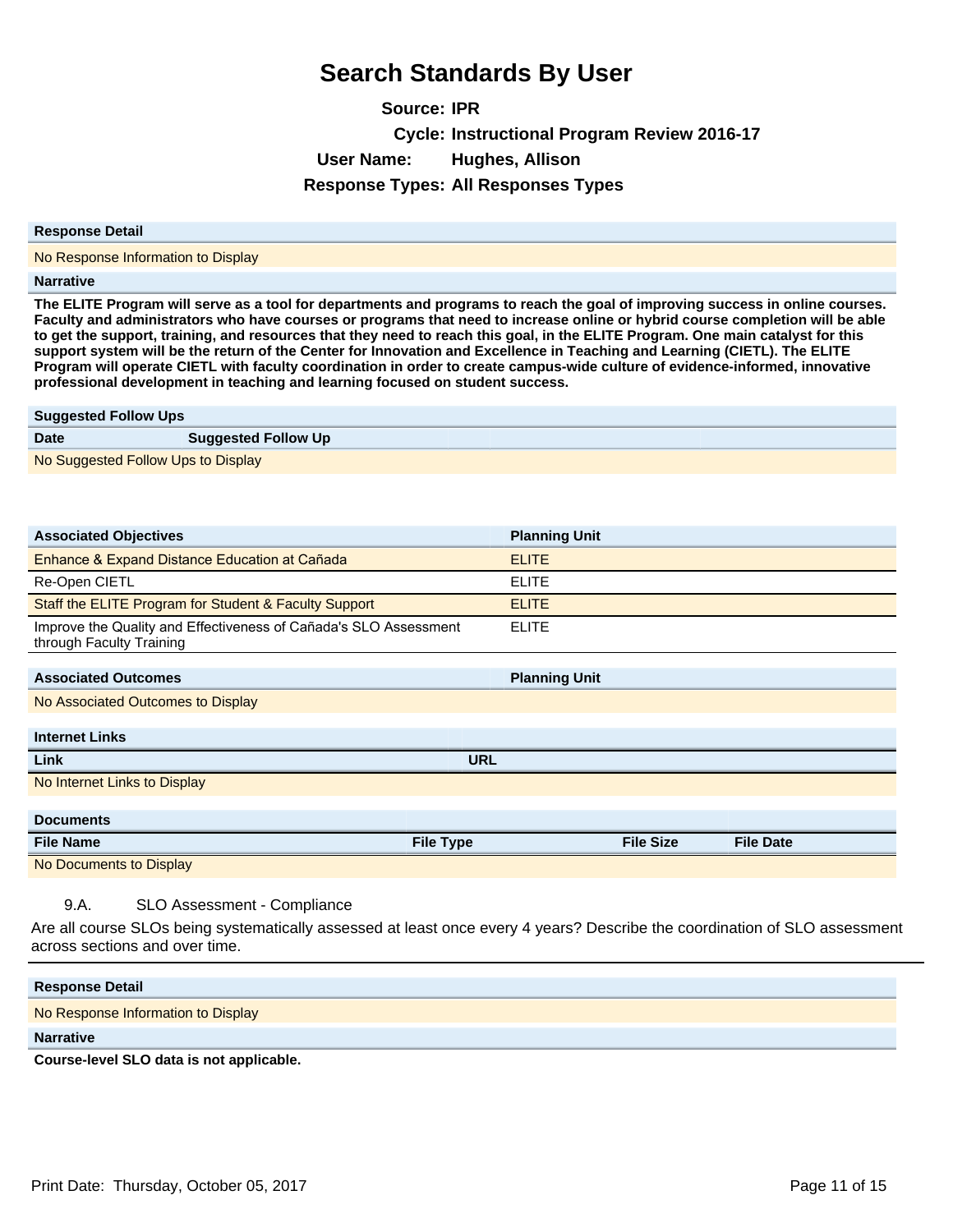**Source: IPR Cycle: Instructional Program Review 2016-17 User Name: Hughes, Allison Response Types: All Responses Types**

| <b>Suggested Follow Ups</b>         |                            |                  |                      |                  |  |
|-------------------------------------|----------------------------|------------------|----------------------|------------------|--|
| <b>Date</b>                         | <b>Suggested Follow Up</b> |                  |                      |                  |  |
| No Suggested Follow Ups to Display  |                            |                  |                      |                  |  |
|                                     |                            |                  |                      |                  |  |
|                                     |                            |                  |                      |                  |  |
| <b>Associated Objectives</b>        |                            |                  | <b>Planning Unit</b> |                  |  |
| No Associated Objectives to Display |                            |                  |                      |                  |  |
|                                     |                            |                  |                      |                  |  |
| <b>Associated Outcomes</b>          |                            |                  | <b>Planning Unit</b> |                  |  |
| No Associated Outcomes to Display   |                            |                  |                      |                  |  |
|                                     |                            |                  |                      |                  |  |
| <b>Internet Links</b>               |                            |                  |                      |                  |  |
| Link                                |                            | <b>URL</b>       |                      |                  |  |
| No Internet Links to Display        |                            |                  |                      |                  |  |
|                                     |                            |                  |                      |                  |  |
| <b>Documents</b>                    |                            |                  |                      |                  |  |
| <b>File Name</b>                    |                            | <b>File Type</b> | <b>File Size</b>     | <b>File Date</b> |  |
| No Documents to Display             |                            |                  |                      |                  |  |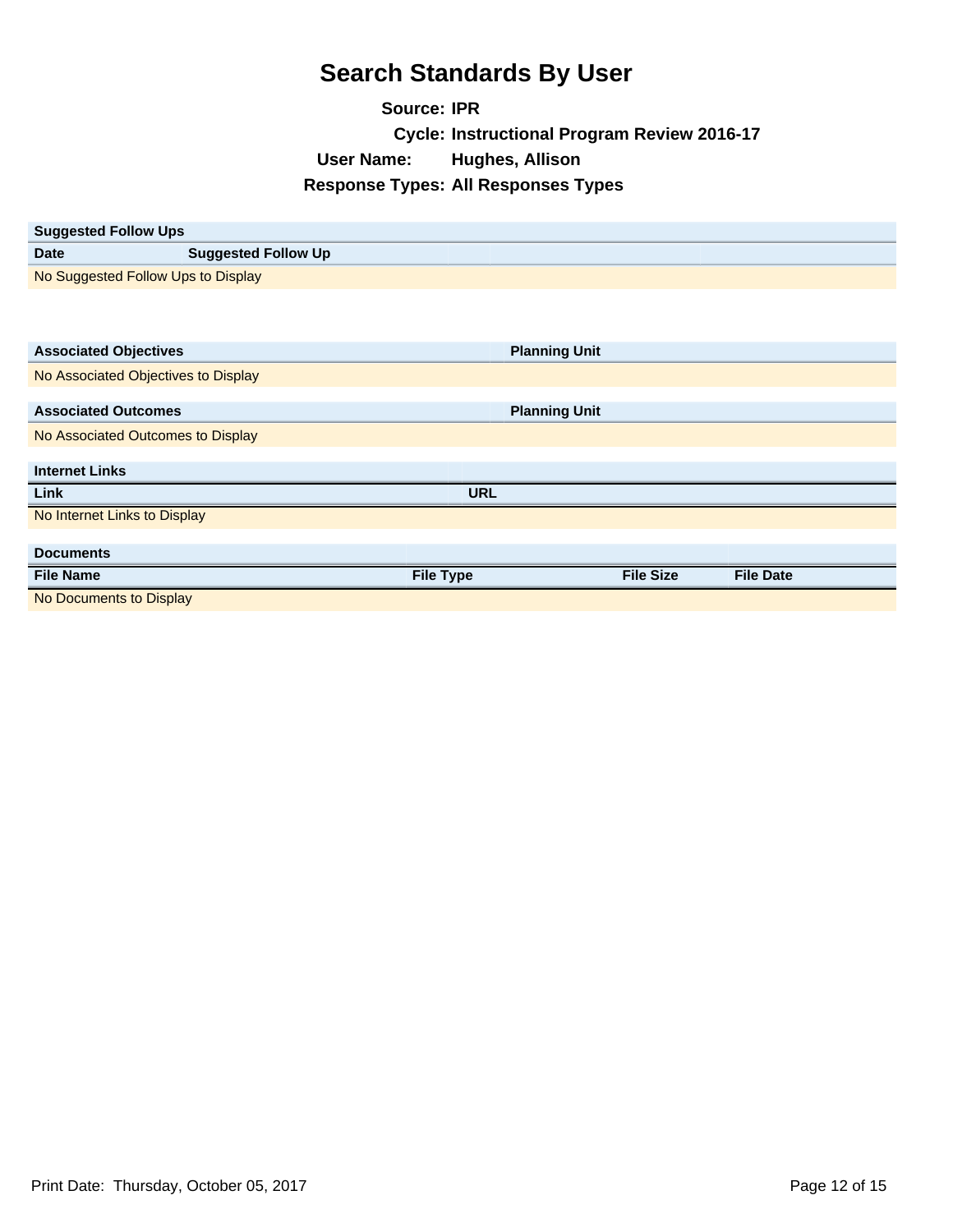**Source: IPR Cycle: Instructional Program Review 2016-17 User Name: Hughes, Allison Response Types: All Responses Types**

9.B. SLO Assessment - Impact

Summarize the dialogue that has resulted from these course SLO assessments. What specific strategies have you implemented, or plan to implement, based upon the results of your SLO assessment? Cite specific examples.

| <b>Response Detail</b>                                                                                                                                                                                                                                                                                                                                                               |                            |                  |                      |                  |                  |
|--------------------------------------------------------------------------------------------------------------------------------------------------------------------------------------------------------------------------------------------------------------------------------------------------------------------------------------------------------------------------------------|----------------------------|------------------|----------------------|------------------|------------------|
| No Response Information to Display                                                                                                                                                                                                                                                                                                                                                   |                            |                  |                      |                  |                  |
| <b>Narrative</b>                                                                                                                                                                                                                                                                                                                                                                     |                            |                  |                      |                  |                  |
| Course-level SLO data is not applicable.                                                                                                                                                                                                                                                                                                                                             |                            |                  |                      |                  |                  |
| <b>Suggested Follow Ups</b>                                                                                                                                                                                                                                                                                                                                                          |                            |                  |                      |                  |                  |
| <b>Date</b>                                                                                                                                                                                                                                                                                                                                                                          | <b>Suggested Follow Up</b> |                  |                      |                  |                  |
| No Suggested Follow Ups to Display                                                                                                                                                                                                                                                                                                                                                   |                            |                  |                      |                  |                  |
|                                                                                                                                                                                                                                                                                                                                                                                      |                            |                  |                      |                  |                  |
|                                                                                                                                                                                                                                                                                                                                                                                      |                            |                  |                      |                  |                  |
| <b>Associated Objectives</b>                                                                                                                                                                                                                                                                                                                                                         |                            |                  | <b>Planning Unit</b> |                  |                  |
| No Associated Objectives to Display                                                                                                                                                                                                                                                                                                                                                  |                            |                  |                      |                  |                  |
| <b>Associated Outcomes</b>                                                                                                                                                                                                                                                                                                                                                           |                            |                  | <b>Planning Unit</b> |                  |                  |
| No Associated Outcomes to Display                                                                                                                                                                                                                                                                                                                                                    |                            |                  |                      |                  |                  |
|                                                                                                                                                                                                                                                                                                                                                                                      |                            |                  |                      |                  |                  |
| <b>Internet Links</b>                                                                                                                                                                                                                                                                                                                                                                |                            |                  |                      |                  |                  |
| Link                                                                                                                                                                                                                                                                                                                                                                                 |                            | <b>URL</b>       |                      |                  |                  |
| No Internet Links to Display                                                                                                                                                                                                                                                                                                                                                         |                            |                  |                      |                  |                  |
| <b>Documents</b>                                                                                                                                                                                                                                                                                                                                                                     |                            |                  |                      |                  |                  |
| <b>File Name</b>                                                                                                                                                                                                                                                                                                                                                                     |                            | <b>File Type</b> |                      | <b>File Size</b> | <b>File Date</b> |
| No Documents to Display                                                                                                                                                                                                                                                                                                                                                              |                            |                  |                      |                  |                  |
| $\overline{A}$ $\overline{A}$ $\overline{A}$ $\overline{A}$ $\overline{A}$ $\overline{A}$ $\overline{A}$ $\overline{A}$ $\overline{A}$ $\overline{A}$ $\overline{A}$ $\overline{A}$ $\overline{A}$ $\overline{A}$ $\overline{A}$ $\overline{A}$ $\overline{A}$ $\overline{A}$ $\overline{A}$ $\overline{A}$ $\overline{A}$ $\overline{A}$ $\overline{A}$ $\overline{A}$ $\overline{$ |                            |                  |                      |                  |                  |

10 PLO Assessment

Describe your program's Program Learning Outcomes assessment plan. Summarize the major findings of your PLO assessments. What are some improvements that have been, or can be, implemented as a result of PLO assessment?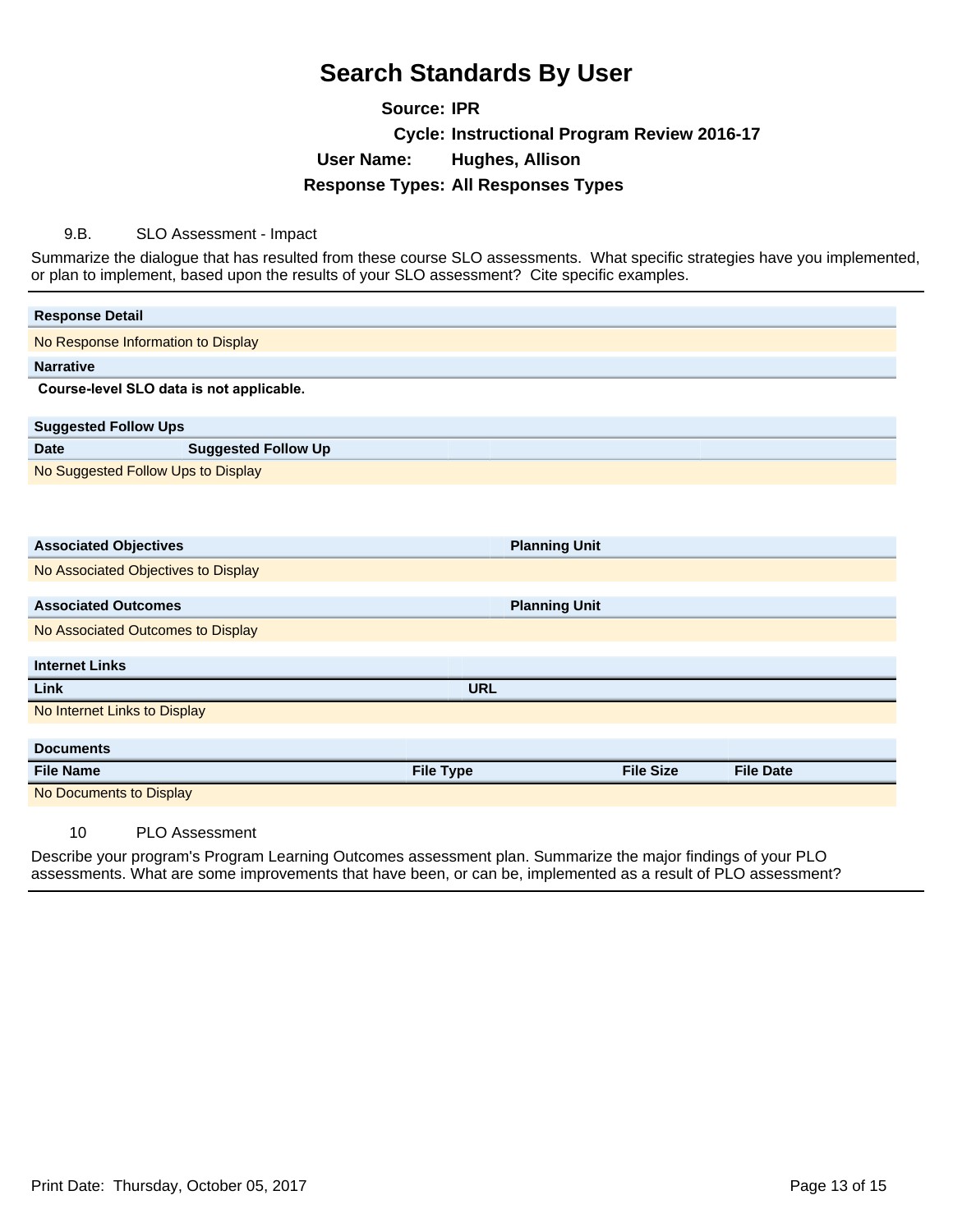**Source: IPR Cycle: Instructional Program Review 2016-17 User Name: Hughes, Allison Response Types: All Responses Types**

#### **Response Detail**

No Response Information to Display

**Narrative**

**ELITE's PLOs are as follows:**

**Align online and hybrid courses with Section 508 and ADA regulations.**

**Offer faculty and staff ongoing assistance with enhancing online and hybrid courses for Canada students. Analyze and assist with all course-level assessment at the College.**

The ELITE Program will also perform an annual needs assessment to keep the program up-to-date on what Cañada faculty and **student need from the program. Needs assessment findings will also be posted to the ELITE Program website. The ELITE program's PLOs will also be assessed and revised in ELITE's annual needs assessment report. Faculty will be invited to share**  whether they feel the ELITE Program is meeting its PLOs and if the existing PLOs remain relevant to the Cañada College **Community.**

| <b>Suggested Follow Ups</b>        |                            |  |
|------------------------------------|----------------------------|--|
| <b>Date</b>                        | <b>Suggested Follow Up</b> |  |
| No Suggested Follow Ups to Display |                            |  |

| <b>Associated Objectives</b>                                                                 | <b>Planning Unit</b> |                  |                  |
|----------------------------------------------------------------------------------------------|----------------------|------------------|------------------|
| Enhance & Expand Distance Education at Cañada                                                | <b>ELITE</b>         |                  |                  |
| Re-Open CIETL                                                                                | <b>ELITE</b>         |                  |                  |
| Staff the ELITE Program for Student & Faculty Support                                        | <b>ELITE</b>         |                  |                  |
| Improve the Quality and Effectiveness of Cañada's SLO Assessment<br>through Faculty Training | <b>ELITE</b>         |                  |                  |
|                                                                                              |                      |                  |                  |
| <b>Associated Outcomes</b>                                                                   | <b>Planning Unit</b> |                  |                  |
| No Associated Outcomes to Display                                                            |                      |                  |                  |
|                                                                                              |                      |                  |                  |
| <b>Internet Links</b>                                                                        |                      |                  |                  |
| Link                                                                                         | <b>URL</b>           |                  |                  |
| No Internet Links to Display                                                                 |                      |                  |                  |
|                                                                                              |                      |                  |                  |
| <b>Documents</b>                                                                             |                      |                  |                  |
| <b>File Name</b><br><b>File Type</b>                                                         |                      | <b>File Size</b> | <b>File Date</b> |
| No Documents to Display                                                                      |                      |                  |                  |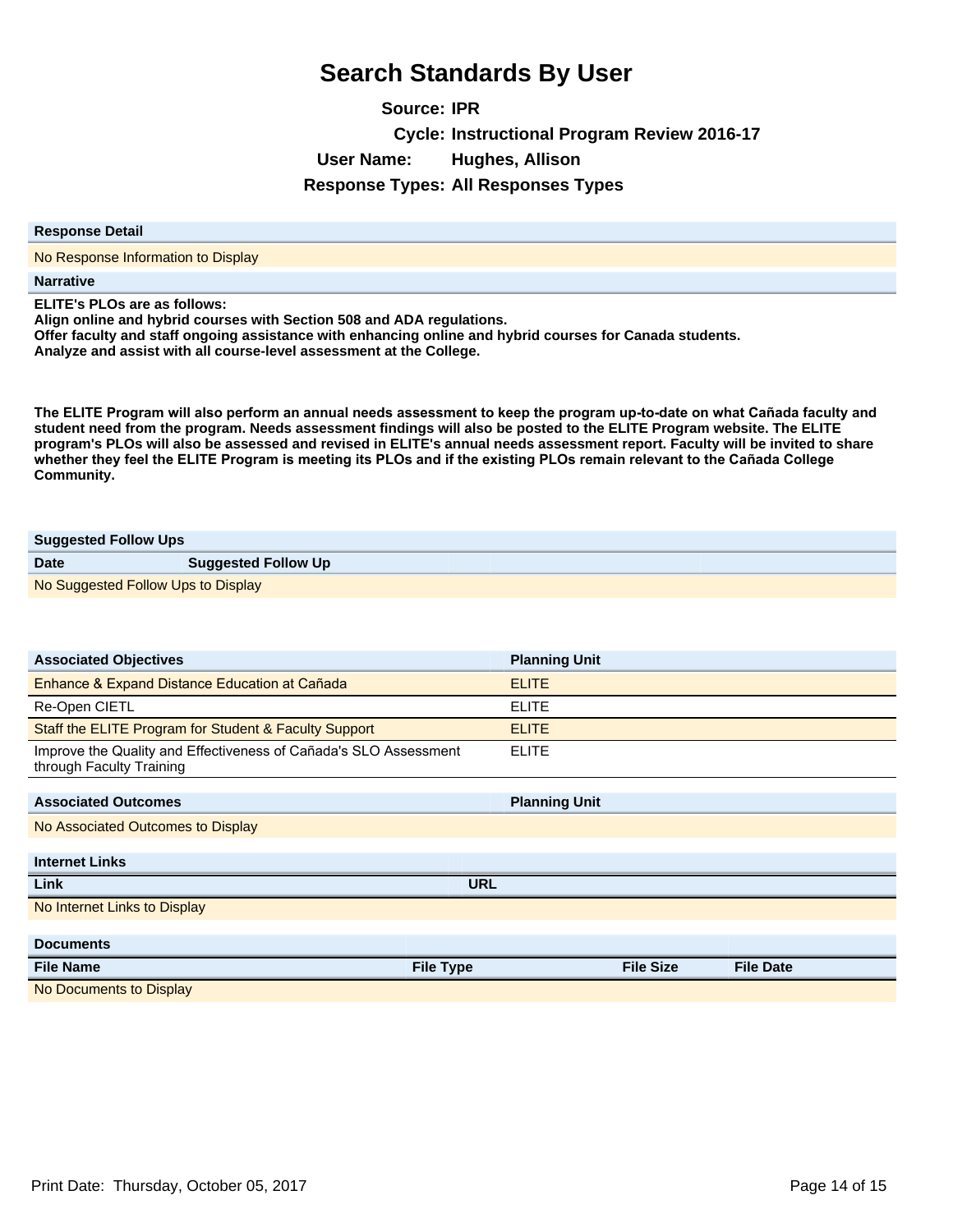**Source: IPR Cycle: Instructional Program Review 2016-17 User Name: Hughes, Allison Response Types: All Responses Types**

| <b>Looking Ahead</b> |
|----------------------|
| Program<br>Planning  |

Construct Planning Objectives (through the Associated Planning Objectives field below) that describe your plans for program improvement over the upcoming two-years. As you write your objectives, be sure to explain how they address any opportunities for improvement that you identified throughout this Program Review. Add Action Plans and Resource Requests for any research, training, equipment or facilities improvements that will be needed in order to achieve your objectives.

| <b>Response Detail</b>             |                            |  |  |
|------------------------------------|----------------------------|--|--|
| No Response Information to Display |                            |  |  |
| <b>Narrative</b>                   |                            |  |  |
| There is no Narrative Entered.     |                            |  |  |
|                                    |                            |  |  |
| <b>Suggested Follow Ups</b>        |                            |  |  |
| <b>Date</b>                        | <b>Suggested Follow Up</b> |  |  |
| No Suggested Follow Ups to Display |                            |  |  |

| <b>Associated Objectives</b>                                                                 | <b>Planning Unit</b>                 |
|----------------------------------------------------------------------------------------------|--------------------------------------|
| Enhance & Expand Distance Education at Cañada                                                | <b>ELITE</b>                         |
| Re-Open CIETL                                                                                | <b>ELITE</b>                         |
| Staff the ELITE Program for Student & Faculty Support                                        | <b>ELITE</b>                         |
| Improve the Quality and Effectiveness of Cañada's SLO Assessment<br>through Faculty Training | <b>ELITE</b>                         |
|                                                                                              |                                      |
| <b>Associated Outcomes</b>                                                                   | <b>Planning Unit</b>                 |
| No Associated Outcomes to Display                                                            |                                      |
|                                                                                              |                                      |
| <b>Internet Links</b>                                                                        |                                      |
| Link                                                                                         | <b>URL</b>                           |
| No Internet Links to Display                                                                 |                                      |
|                                                                                              |                                      |
| <b>Documents</b>                                                                             |                                      |
| <b>File Type</b><br><b>File Name</b>                                                         | <b>File Size</b><br><b>File Date</b> |
| No Documents to Display                                                                      |                                      |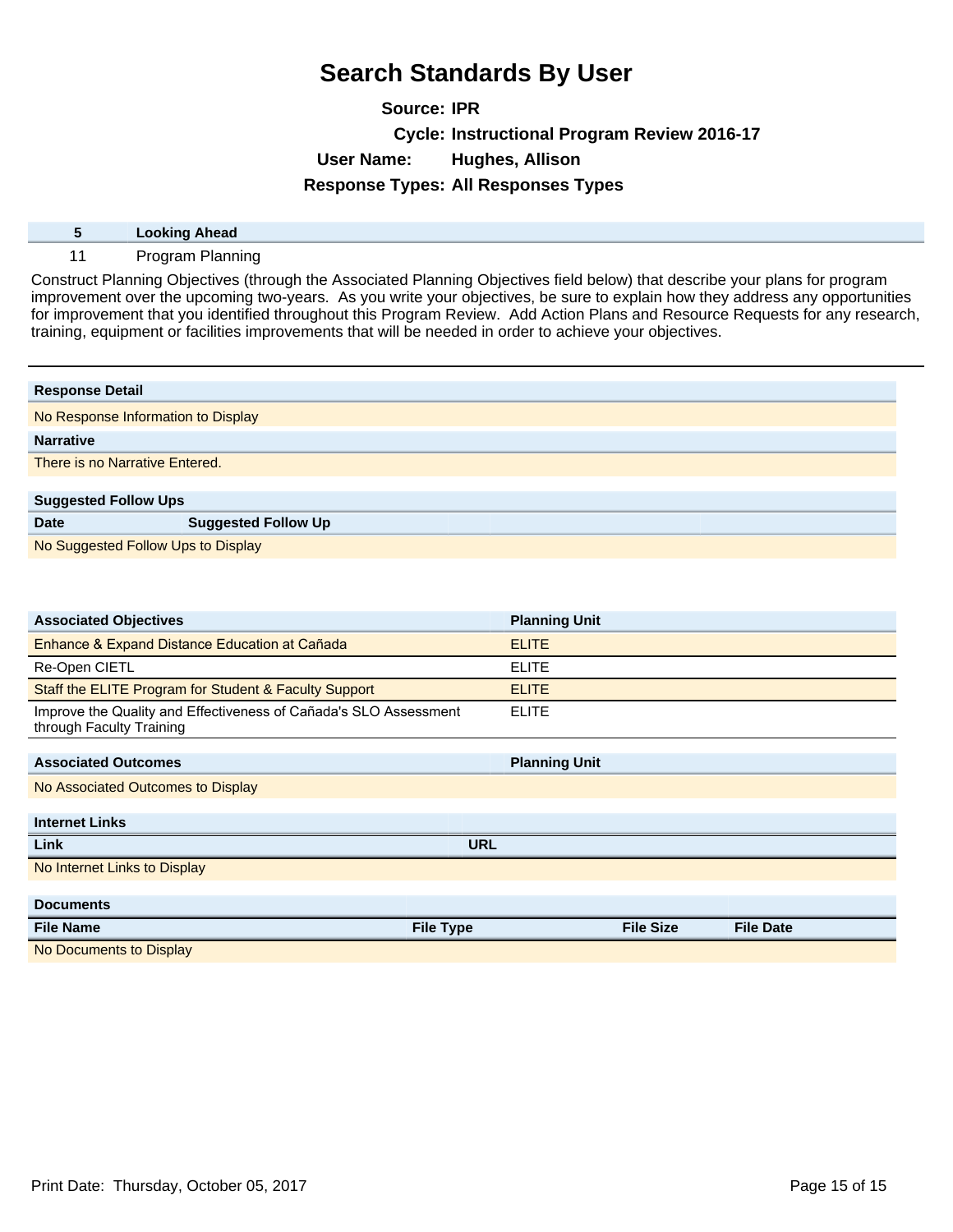# **Strategic Planning Results**

**Sorted By:** Planning Unit

**Planning Year:** 2016-2017

| <b>Unit Code:</b><br>20020   | <b>Planning Unit:</b><br><b>ELITE</b> |                                       |             |                                                                                                                                                                                                                                                                                                                                                                                   | <b>Unit Manager</b><br>Hughes, Allison |                      |
|------------------------------|---------------------------------------|---------------------------------------|-------------|-----------------------------------------------------------------------------------------------------------------------------------------------------------------------------------------------------------------------------------------------------------------------------------------------------------------------------------------------------------------------------------|----------------------------------------|----------------------|
| <b>Unit Purpose</b>          |                                       |                                       |             |                                                                                                                                                                                                                                                                                                                                                                                   |                                        |                      |
| <b>Unit Goals</b>            |                                       |                                       |             |                                                                                                                                                                                                                                                                                                                                                                                   |                                        |                      |
| Obj ID                       | Objective                             |                                       |             | <b>Objective Purpose</b>                                                                                                                                                                                                                                                                                                                                                          | <b>Objective Status</b>                |                      |
| 564                          | <b>Faculty Support</b>                | Staff the ELITE Program for Student & |             | Program Personnel<br>Request                                                                                                                                                                                                                                                                                                                                                      | New Objective                          |                      |
| <b>Objective Description</b> |                                       |                                       |             |                                                                                                                                                                                                                                                                                                                                                                                   |                                        |                      |
|                              |                                       |                                       |             | The ELITE Program currently consists of Allison Hughes, Instructional Technologist (1 FTE), Lezlee Ware, DE Faculty<br>Coordinator (.2 FTE) and Jessica Kaven, Faculty Assessment Coordinator (.2 FTE). The program will be better able to meet its<br>objectives and meet the support and training needs of Cañada faculty with the addition of more classified staff positions. |                                        |                      |
| <b>Institutional Goals</b>   |                                       |                                       |             |                                                                                                                                                                                                                                                                                                                                                                                   |                                        |                      |
| No Data to Display           |                                       |                                       |             |                                                                                                                                                                                                                                                                                                                                                                                   |                                        |                      |
| <b>Planning Unit Goals</b>   |                                       |                                       |             |                                                                                                                                                                                                                                                                                                                                                                                   |                                        |                      |
| No Data to Display           |                                       |                                       |             |                                                                                                                                                                                                                                                                                                                                                                                   |                                        |                      |
|                              |                                       |                                       |             |                                                                                                                                                                                                                                                                                                                                                                                   |                                        |                      |
| <b>Objective Types</b>       |                                       |                                       |             |                                                                                                                                                                                                                                                                                                                                                                                   |                                        |                      |
| No Data to Display           |                                       |                                       |             |                                                                                                                                                                                                                                                                                                                                                                                   |                                        |                      |
| <b>Planning Priorities</b>   |                                       |                                       |             |                                                                                                                                                                                                                                                                                                                                                                                   |                                        |                      |
| No Data to Display           |                                       |                                       |             |                                                                                                                                                                                                                                                                                                                                                                                   |                                        |                      |
| <b>Tasks</b>                 |                                       |                                       |             |                                                                                                                                                                                                                                                                                                                                                                                   |                                        |                      |
| <b>Due Date</b>              | <b>Status</b>                         | <b>Priority</b>                       | <b>Task</b> |                                                                                                                                                                                                                                                                                                                                                                                   |                                        | <b>Budget Amount</b> |
| 06/30/2018                   | <b>New</b>                            | <b>High</b>                           |             | 3 Full-Time (20 hours/week) student assistants.                                                                                                                                                                                                                                                                                                                                   |                                        | \$40,260             |
| 06/30/2018                   | New                                   | High                                  |             | 2 ELITE Instructional Aide II:<br>-1 100% to offer on-campus student technology support and<br>coordinate student assistants<br>-1 50% to meet accessibility needs for faculty: captioning,<br>training, accessibility course reviews                                                                                                                                             |                                        | \$102,600            |
| <b>Assessment Measures</b>   |                                       |                                       |             |                                                                                                                                                                                                                                                                                                                                                                                   |                                        |                      |
| <b>Date</b>                  | <b>Description</b>                    |                                       |             |                                                                                                                                                                                                                                                                                                                                                                                   |                                        |                      |
|                              |                                       |                                       |             |                                                                                                                                                                                                                                                                                                                                                                                   |                                        |                      |

No Data to Display

### **Intended Results**

| <b>Date</b>        | <b>Description</b> |
|--------------------|--------------------|
| No Data to Display |                    |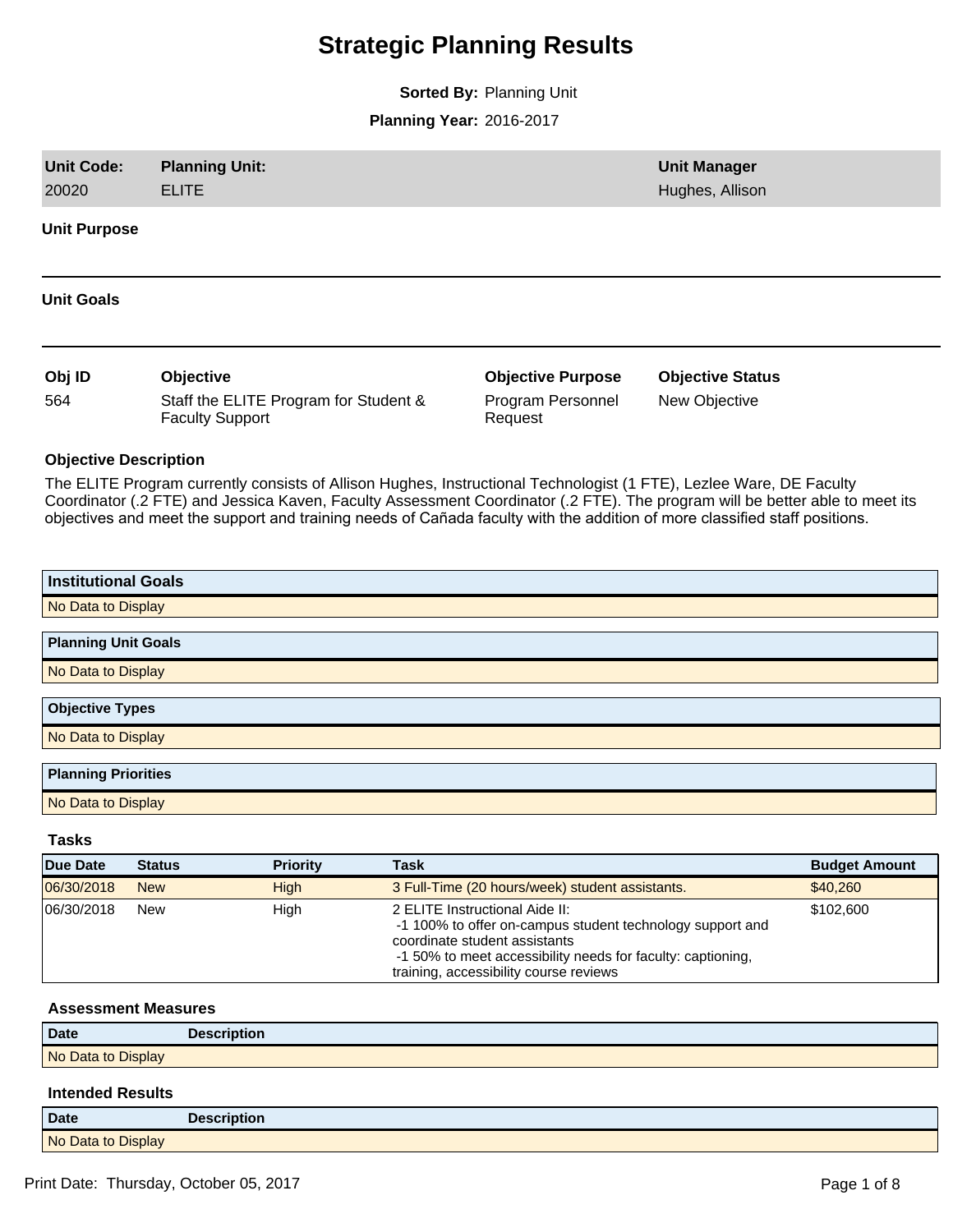## **Status Reports**

| <b>Date</b>        | <b>Description</b> |
|--------------------|--------------------|
| No Data to Display |                    |

### **Actual Results**

| <b>Date</b>        | <b>Description</b> |
|--------------------|--------------------|
| No Data to Display |                    |
|                    |                    |

### **Use of Results**

| <b>Date</b>        | <b>Description</b> |
|--------------------|--------------------|
| No Data to Display |                    |

## **Gap Analysis**

| Date:              | <b>Gap Analysis:</b> |
|--------------------|----------------------|
| No Data to Display |                      |

### **SWOT**

| <b>Date</b>        | Description: |
|--------------------|--------------|
| No Data to Display |              |

## **Units Impacted**

| Date               | <b>Unit Code</b> | <b>Planning Unit</b> | <b>Unit Manager</b> |
|--------------------|------------------|----------------------|---------------------|
| No Data to Display |                  |                      |                     |

### **Associated Standards**

| <b>Standards</b>                                                                |
|---------------------------------------------------------------------------------|
| IPR - Instructional Program Review 2016-17 - 0 - Executive Summary              |
| IPR - Instructional Program Review 2016-17 - 1 - Mission                        |
| IPR - Instructional Program Review 2016-17 - 3 - Community and Labor Needs      |
| IPR - Instructional Program Review 2016-17 - 8-A. - Access & Completion         |
| IPR - Instructional Program Review 2016-17 - 8-B. - Completion - Success Online |
| IPR - Instructional Program Review 2016-17 - 10 - PLO Assessment                |
| IPR - Instructional Program Review 2016-17 - 11 - Program Planning              |

### **Associated Outcomes**

| <b>Outcome ID</b>  | <b>Outcome</b> | <b>Program</b> |
|--------------------|----------------|----------------|
| No Data to Display |                |                |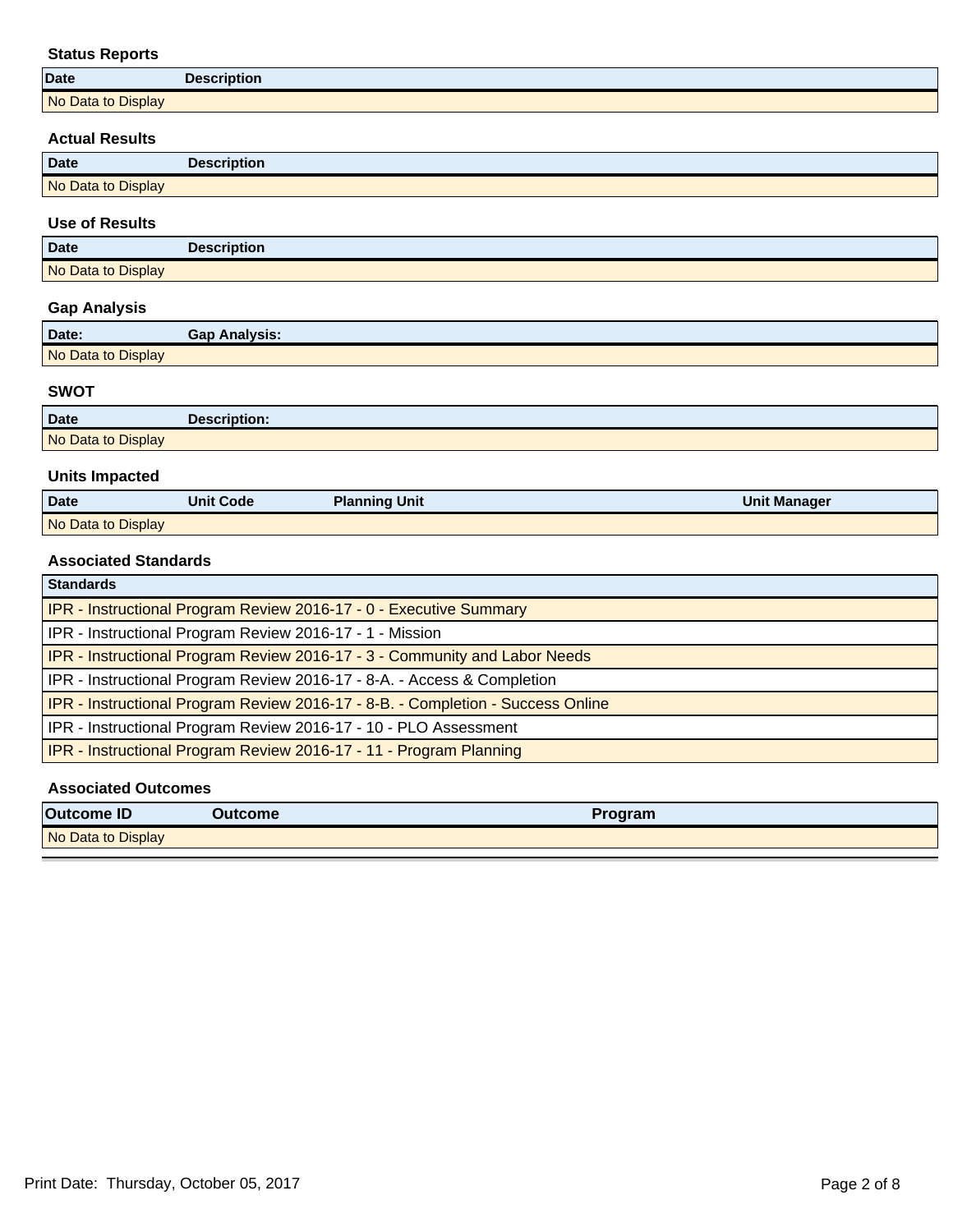| Obj ID | <b>Objective</b>                                 |
|--------|--------------------------------------------------|
| 565    | Enhance & Expand Distance Education at<br>Cañada |

Request

New Objective

### **Objective Description**

The ELITE Program will spearhead a campaign to improve distance education courses at Cañada and then expand distance education offerings to better meet student needs and demand for transferable courses.

| <b>Institutional Goals</b> |  |
|----------------------------|--|
| No Data to Display         |  |
| <b>Planning Unit Goals</b> |  |
| No Data to Display         |  |
| <b>Objective Types</b>     |  |
| No Data to Display         |  |
| <b>Planning Priorities</b> |  |

No Data to Display

### **Tasks**

| Due Date   | <b>Status</b> | <b>Priority</b> | <b>Task</b>                                                                                                                                                                             | <b>Budget Amount</b> |
|------------|---------------|-----------------|-----------------------------------------------------------------------------------------------------------------------------------------------------------------------------------------|----------------------|
| 06/30/2018 | <b>New</b>    | High            | Train faculty on accessibility, regular effective contact and the OEI \$7,000<br>Rubric in order to get current distance education courses up to<br>District and State standards.       |                      |
| 06/30/2018 | New           | High            | Obtain site license (for use by all faculty) Screencast-O-Matic.                                                                                                                        | \$2,428              |
| 06/30/2018 | <b>New</b>    | <b>High</b>     | Purchase microphones for faculty to use that will enhance online<br>video quality in distance education courses.                                                                        | \$310                |
| 06/30/2018 | <b>New</b>    | High            | Keep ELITE staff up-to-date on current online education trends<br>and standards through webinars, conferences, and professional<br>development.                                         | \$5,000              |
| 01/01/2018 | <b>New</b>    | <b>High</b>     | General technology hardware and software budget to be used as<br>new items are found and evaluated to be imperative for advancing<br>student learning in distance education coursework. | \$10,000             |

#### **Assessment Measures**

| Date               | <b>Description</b> |
|--------------------|--------------------|
| No Data to Display |                    |

#### **Intended Results**

| Date               | <b>Description</b> |
|--------------------|--------------------|
| No Data to Display |                    |

### **Status Reports**

| Date               | <b>Description</b> |
|--------------------|--------------------|
| No Data to Display |                    |

#### **Actual Results**

| Date               | <b>Description</b> |
|--------------------|--------------------|
| No Data to Display |                    |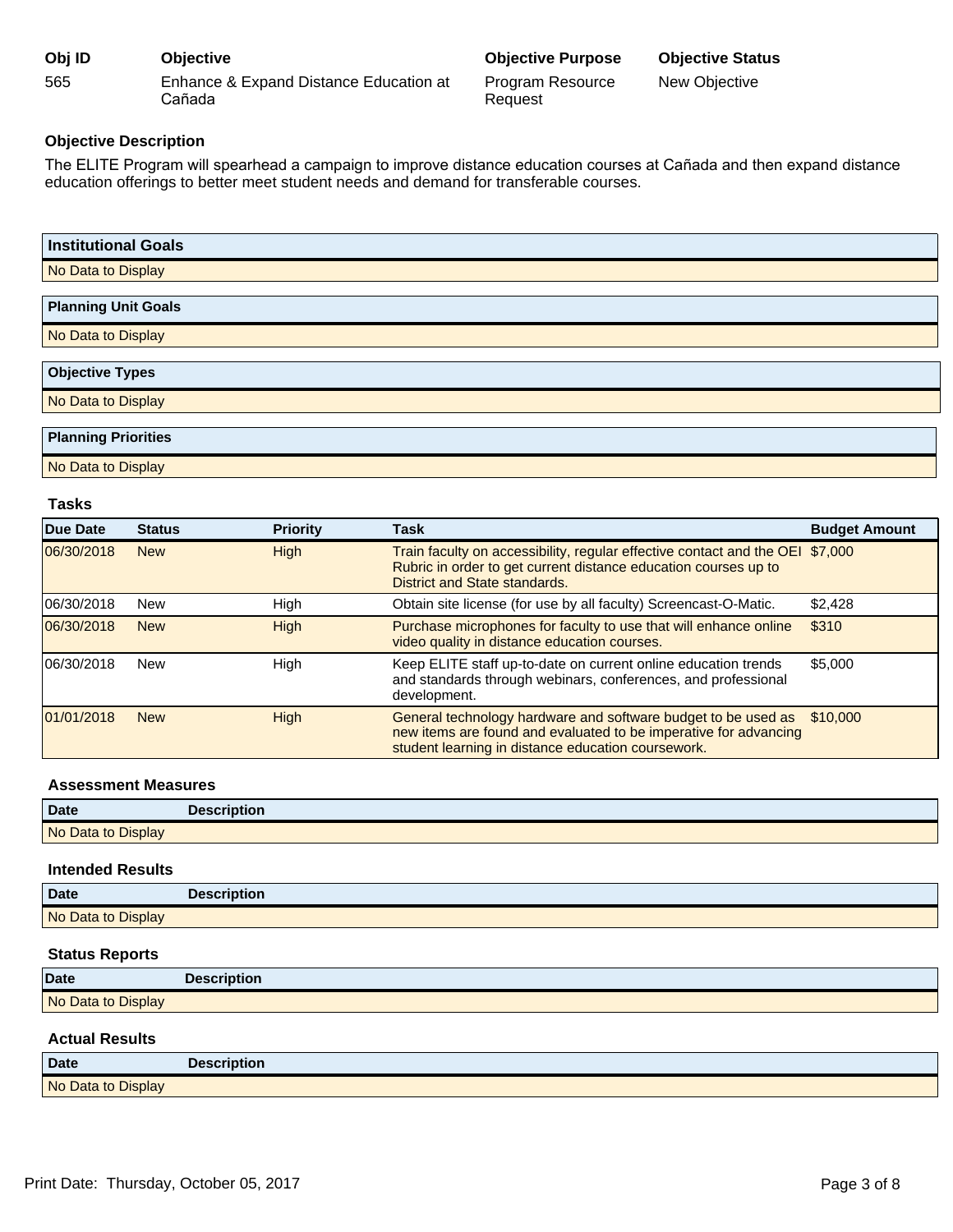### **Use of Results**

| <b>Date</b>        | <b>Description</b> |
|--------------------|--------------------|
| No Data to Display |                    |

## **Gap Analysis**

| Date:              | <b>Gap Analysis:</b> |
|--------------------|----------------------|
| No Data to Display |                      |

### **SWOT**

| <b>Date</b>        | ascription.<br><b>Desu</b> |
|--------------------|----------------------------|
| No Data to Display |                            |

## **Units Impacted**

| <b>Date</b>        | Unit Code | <b>Planning Unit</b> | <b>Unit Manager</b> |
|--------------------|-----------|----------------------|---------------------|
| No Data to Display |           |                      |                     |

## **Associated Standards**

| <b>Standards</b>                                                                |
|---------------------------------------------------------------------------------|
| IPR - Instructional Program Review 2016-17 - 0 - Executive Summary              |
| IPR - Instructional Program Review 2016-17 - 1 - Mission                        |
| IPR - Instructional Program Review 2016-17 - 3 - Community and Labor Needs      |
| IPR - Instructional Program Review 2016-17 - 8-A. - Access & Completion         |
| IPR - Instructional Program Review 2016-17 - 8-B. - Completion - Success Online |
| IPR - Instructional Program Review 2016-17 - 10 - PLO Assessment                |
| IPR - Instructional Program Review 2016-17 - 11 - Program Planning              |
|                                                                                 |

### **Associated Outcomes**

| <b>Outcome ID</b>  | <b>Outcome</b> | <b>Program</b> |
|--------------------|----------------|----------------|
| No Data to Display |                |                |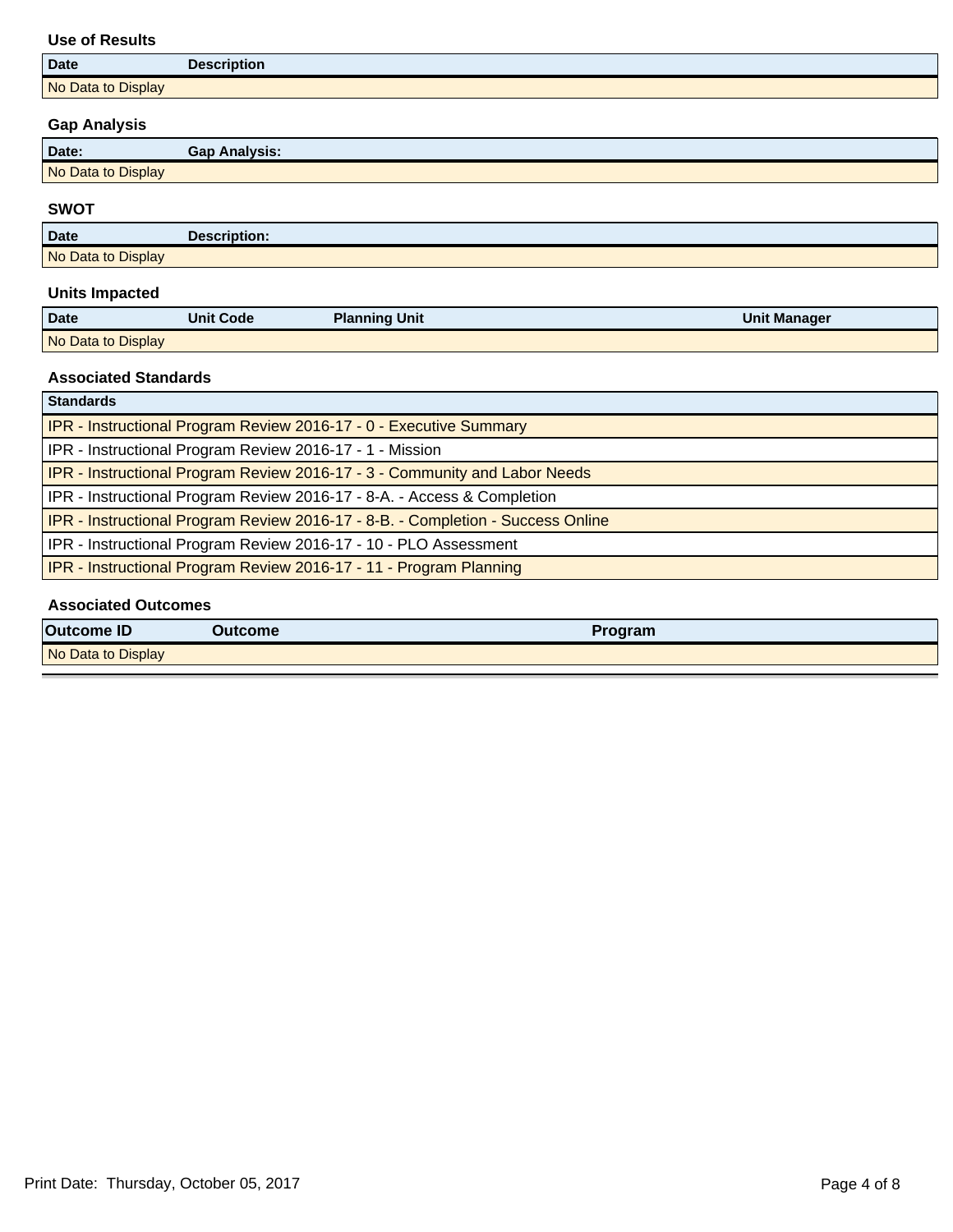| Obj ID | <b>Objective</b>                                                                                |
|--------|-------------------------------------------------------------------------------------------------|
| 574    | Improve the Quality and Effectiveness of<br>Cañada's SLO Assessment through Faculty<br>Training |

### **Obj ID Objective Objective Purpose Objective Status**

Program Improvement Plan New Objective

**Objective Description**

SLO Assessment is not consistent across the college. SLOs are assessed differently depending on the course or the faculty member performing the assessment. Much of this inconsistency is due to a lack of training for faculty, especially adjunct faculty. The ELITE Program would like to take steps to create a more positive and consistent culture around SLO assessment.

| <b>Institutional Goals</b> |
|----------------------------|
| No Data to Display         |
| <b>Planning Unit Goals</b> |
|                            |
| No Data to Display         |
|                            |
| <b>Objective Types</b>     |
| No Data to Display         |
|                            |
| <b>Planning Priorities</b> |
| No Data to Display         |

#### **Tasks**

| Due Date   | <b>Status</b> | <b>Priority</b> | <b>Task</b>                                                                                                                                                                                                                                                                        | <b>Budget Amount</b> |
|------------|---------------|-----------------|------------------------------------------------------------------------------------------------------------------------------------------------------------------------------------------------------------------------------------------------------------------------------------|----------------------|
| 06/30/2018 | <b>New</b>    | <b>High</b>     | Create a training program for incoming faculty and a training<br>program for existing facutly. Both will work to clarify what<br>assessment is, why its important, how SLOs should be assessed,<br>and what roll SLOs and their results should play in faculty course<br>planning. | \$5,000              |
| 06/30/2018 | <b>New</b>    | High            | Keep ELITE staff up-to-date on current assessment trends and<br>standards through webinars, conferences, and professional<br>development.                                                                                                                                          | \$5,000              |
| 06/30/2018 | <b>New</b>    | High            | Provide faculty with relevant assessment materials (quides,<br>manuals, etc.)                                                                                                                                                                                                      | \$2,000              |

#### **Assessment Measures**

| <b>Date</b>        | <b>Description</b> |
|--------------------|--------------------|
| No Data to Display |                    |

### **Intended Results**

| Date               | <b>Description</b> |
|--------------------|--------------------|
| No Data to Display |                    |

#### **Status Reports**

| <b>Date</b>        | <b>Description</b> |
|--------------------|--------------------|
| No Data to Display |                    |

#### **Actual Results**

| <b>Date</b>        | <b>Description</b> |
|--------------------|--------------------|
| No Data to Display |                    |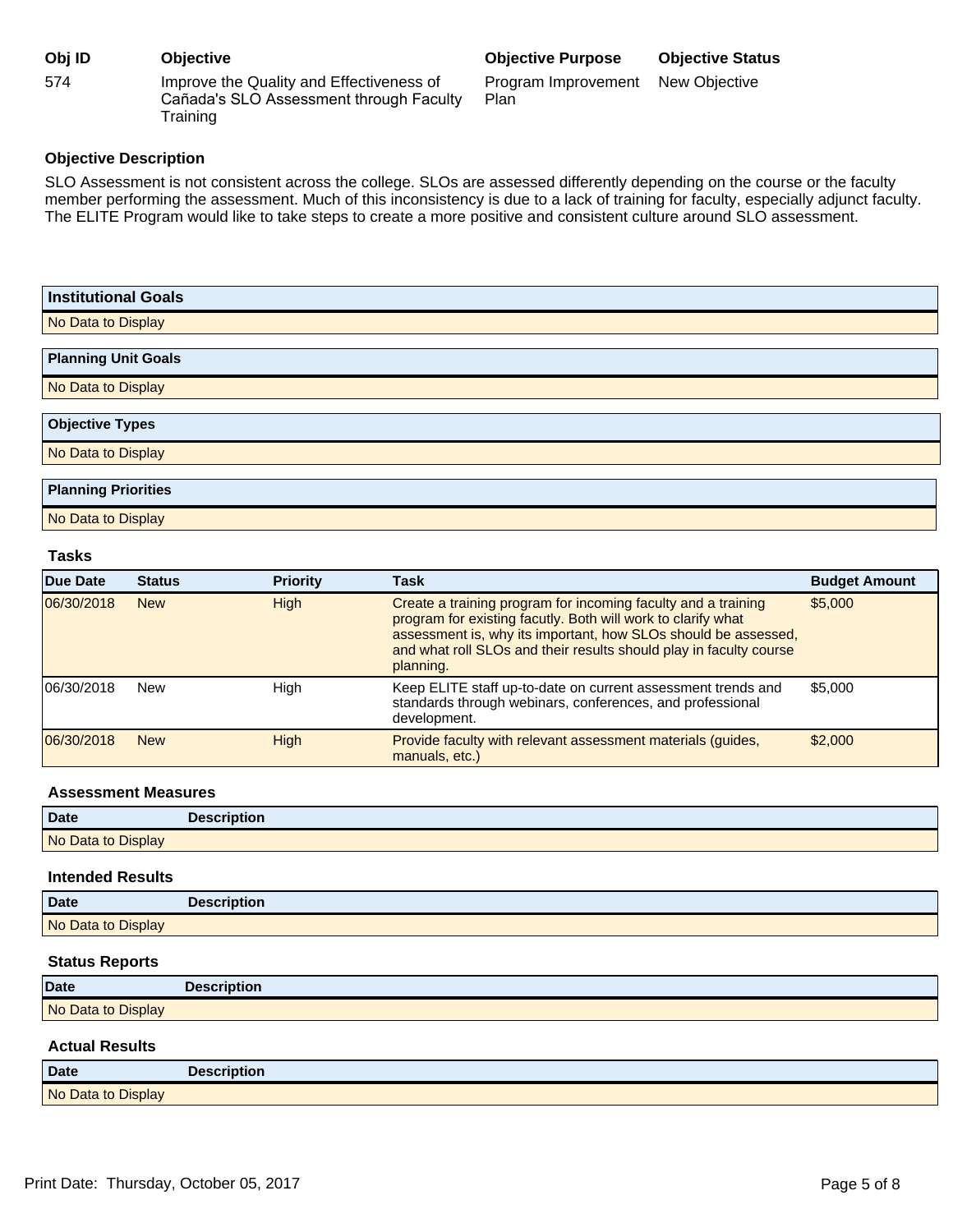### **Use of Results**

| <b>Date</b>        | <b>Description</b> |
|--------------------|--------------------|
| No Data to Display |                    |

## **Gap Analysis**

| Date:              | <b>Gap Analysis:</b> |
|--------------------|----------------------|
| No Data to Display |                      |

### **SWOT**

| <b>Date</b>        | Decerintion:<br>"Otion |
|--------------------|------------------------|
| No Data to Display |                        |

## **Units Impacted**

| <b>Date</b>        | <b>Unit Code</b> | <b>Planning Unit</b> | <b>Unit Manager</b> |
|--------------------|------------------|----------------------|---------------------|
| No Data to Display |                  |                      |                     |

## **Associated Standards**

| <b>Standards</b>                                                                |  |
|---------------------------------------------------------------------------------|--|
| <b>IPR - Instructional Program Review 2016-17 - 0 - Executive Summary</b>       |  |
| IPR - Instructional Program Review 2016-17 - 1 - Mission                        |  |
| IPR - Instructional Program Review 2016-17 - 8-B. - Completion - Success Online |  |
| IPR - Instructional Program Review 2016-17 - 10 - PLO Assessment                |  |
| <b>IPR</b> - Instructional Program Review 2016-17 - 11 - Program Planning       |  |

### **Associated Outcomes**

| <b>Outcome ID</b>  | <b>Outcome</b> | <b>Program</b> |
|--------------------|----------------|----------------|
| No Data to Display |                |                |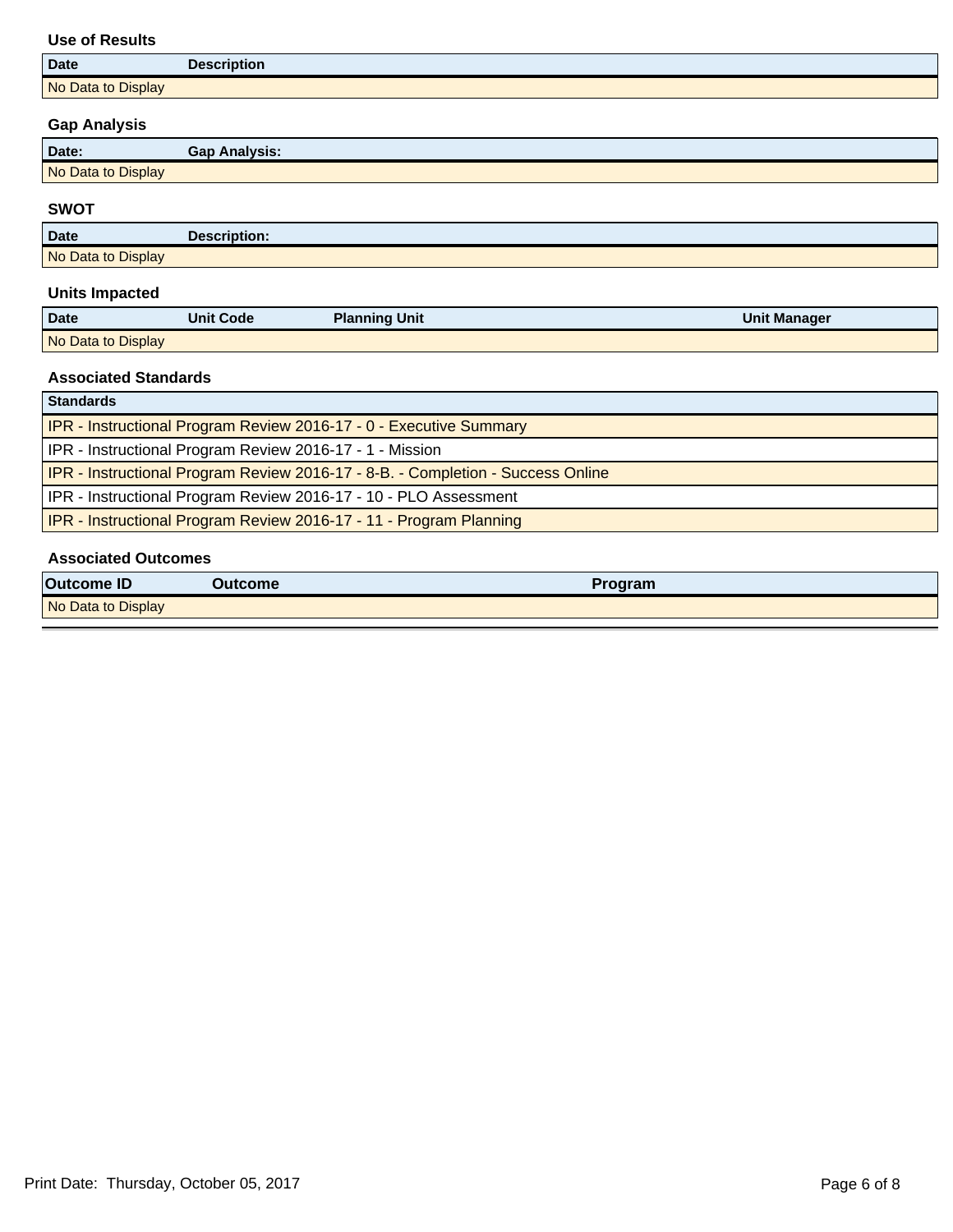| Obj ID | <b>Objective</b> |
|--------|------------------|
| 606    | Re-Open CIETL    |

## **Objective Description**

The ELITE Program is looking to revitalize CIETL, the Center for Innovation and Excellence in Teaching and Learning, which was closed in 2015 and remains so today. ELITE would like to use the CIETL space as a hub for faculty and staff support around Canvas, online education, TracDat, and assessment. The space will also house a component of student support for Canvas and online coursework.

Request

| <b>Institutional Goals</b> |
|----------------------------|
| No Data to Display         |
| <b>Planning Unit Goals</b> |
| No Data to Display         |
| <b>Objective Types</b>     |
| No Data to Display         |
| <b>Planning Priorities</b> |

No Data to Display

### **Tasks**

| Due Date   | <b>Status</b> | <b>Priority</b> | <b>Task</b>                                                                                                                    | <b>Budget Amount</b> |
|------------|---------------|-----------------|--------------------------------------------------------------------------------------------------------------------------------|----------------------|
| 01/19/2018 | <b>New</b>    | <b>High</b>     | Clear out equipment and material from 9-154. Update posters and \$0<br>collaborate with library to update collection of books. |                      |
| 01/19/2018 | <b>New</b>    | High            | Put in Facilities Work Request to have CIETL, 9-154 cleaned and \$1<br>re-painted.                                             |                      |
| 01/19/2018 | <b>New</b>    | <b>High</b>     | Replace instructor station computer and projector.                                                                             | \$4,000              |
| 06/30/2017 | <b>New</b>    | High            | Purchase a technology cart, 20 laptops, and 10 iPads.                                                                          | \$40,000             |

#### **Assessment Measures**

| Date               | <b>Description</b> |
|--------------------|--------------------|
| No Data to Display |                    |

#### **Intended Results**

| <b>Date</b>        | <b>Description</b> |
|--------------------|--------------------|
| No Data to Display |                    |

#### **Status Reports**

| Date               | <b>Description</b> |
|--------------------|--------------------|
| No Data to Display |                    |

### **Actual Results**

| <b>Date</b>        | <b>Description</b> |
|--------------------|--------------------|
| No Data to Display |                    |

#### **Use of Results**

| Date               | <b>Description</b> |
|--------------------|--------------------|
| No Data to Display |                    |